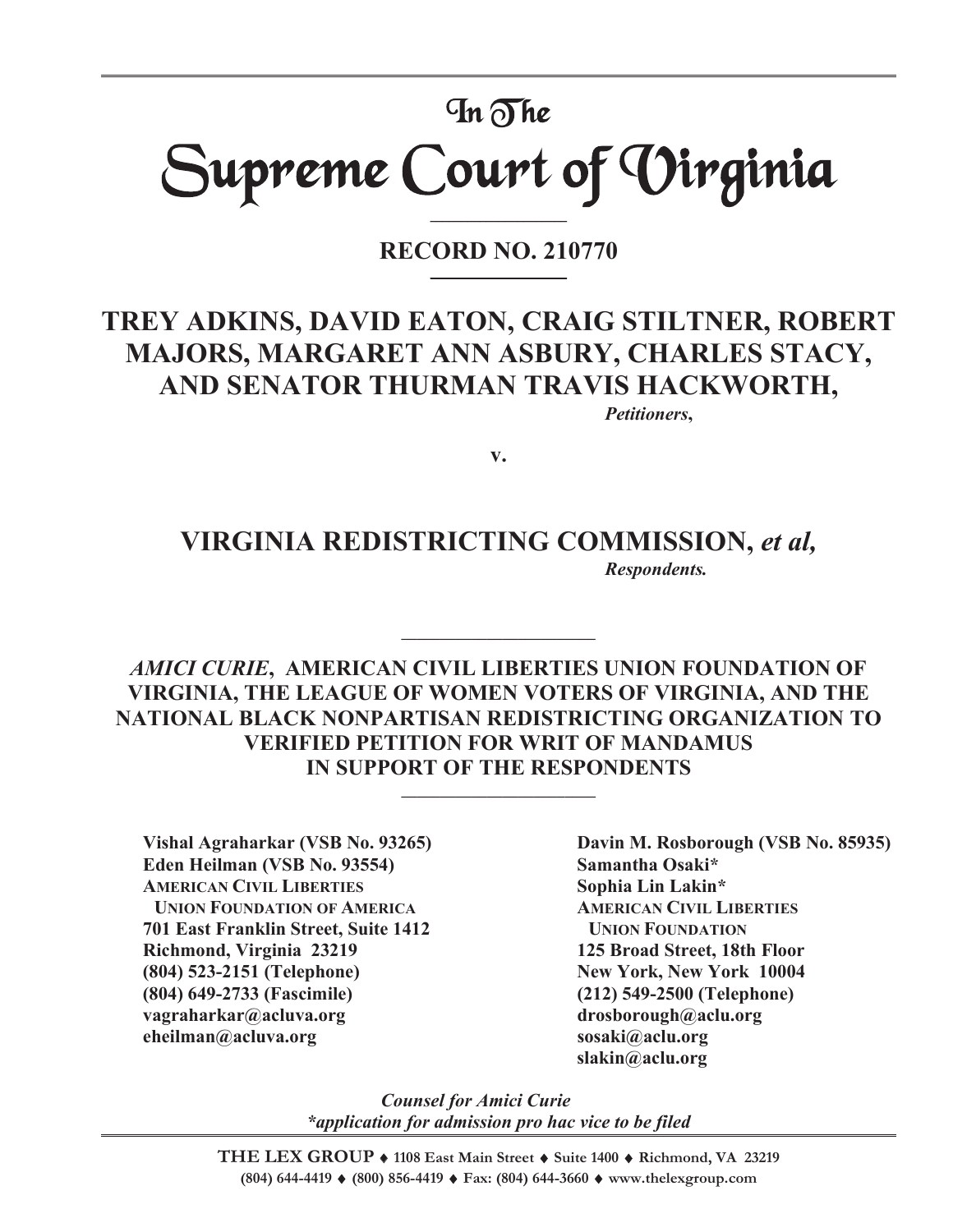## **TABLE OF CONTENTS**

| Ι.   |                                                                                                                                                                                                 | The Anti-Prison Gerrymandering Provision Promotes the<br>Constitution's "Racial Fairness" and Equal-Opportunity                                                    |  |
|------|-------------------------------------------------------------------------------------------------------------------------------------------------------------------------------------------------|--------------------------------------------------------------------------------------------------------------------------------------------------------------------|--|
|      | A.                                                                                                                                                                                              | Prison gerrymandering distorts political power in a<br>manner that disproportionately harms Black Virginians10                                                     |  |
|      | <b>B.</b>                                                                                                                                                                                       | Prison gerrymandering worsens the discriminatory impact<br>of Virginia's felony disenfranchisement provision  14                                                   |  |
|      | $C_{\cdot}$                                                                                                                                                                                     | Counting incarcerated people in their home communities<br>promotes racial fairness by helping counteract the<br>discriminatory impact of prison gerrymandering and |  |
| II.  | The Anti-Prison Gerrymandering Provision and Other Statutory<br>Criteria Do Not Conflict with the Constitution's Redistricting<br>Criteria Regardless of the Racial & Ethnic Fairness Command20 |                                                                                                                                                                    |  |
| III. | Allocating Virginia's Incarcerated Population to their Home<br>Residences Rather Than Prisons Accords with Constitutional                                                                       |                                                                                                                                                                    |  |
|      |                                                                                                                                                                                                 |                                                                                                                                                                    |  |
|      |                                                                                                                                                                                                 |                                                                                                                                                                    |  |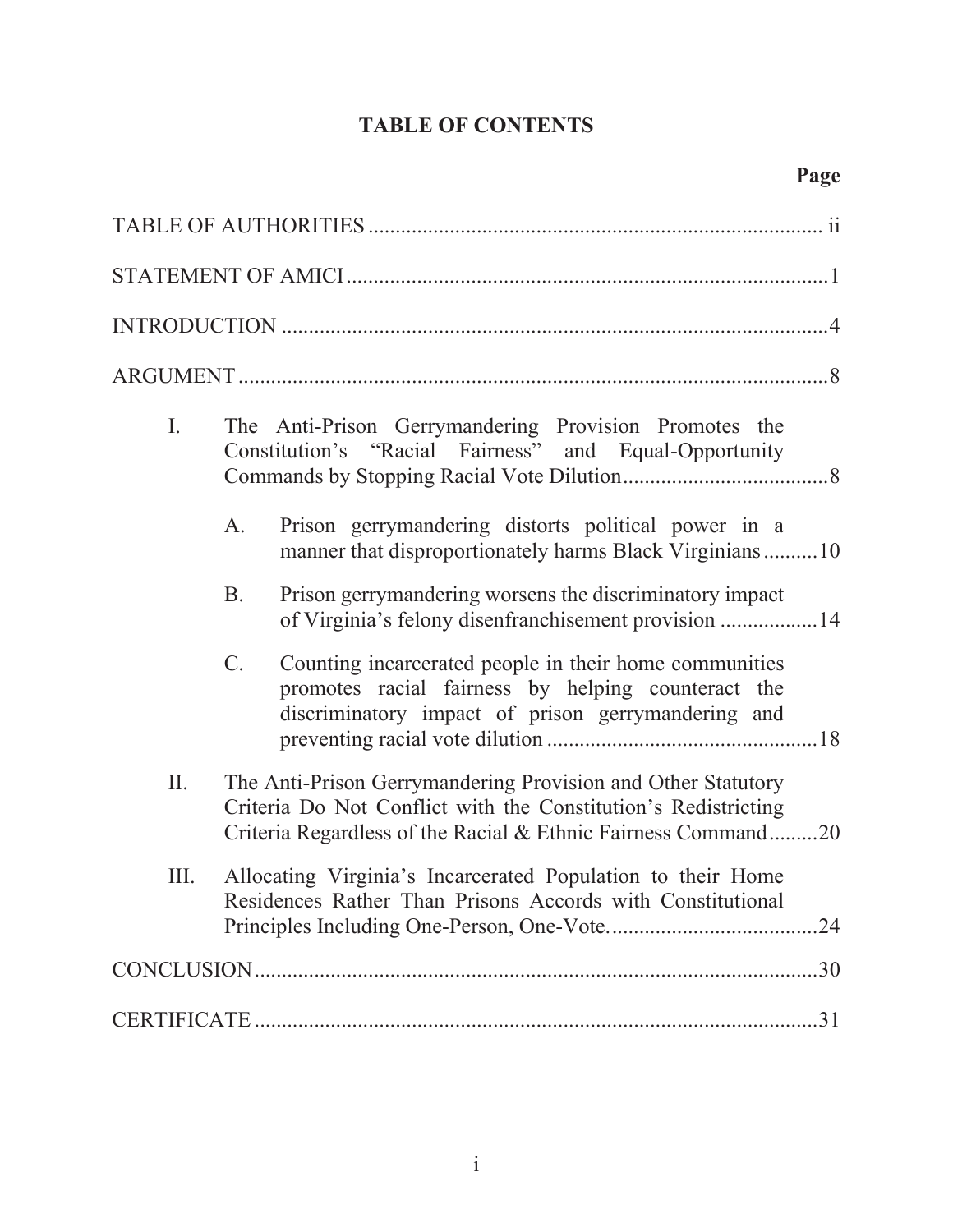## **TABLE OF AUTHORITIES**

## **CASES**

| Blake v. Marshall,                                                 |
|--------------------------------------------------------------------|
| Bridgeport Coal. for Fair Representation v. City of Bridgeport,    |
| Calvin v. Jefferson Cnty. Bd. of Commissioners,                    |
| City of Detroit v. Franklin,                                       |
| Commonwealth v. Doe,                                               |
| Concerned Citizens of Hardee Cnty. v. Hardee Cnty. Bd. of Comm'rs, |
| Evenwel v. Abbott,                                                 |
| Fletcher v. Lamone,<br>831 F. Supp. 2d 887 (D. Md. 2011), aff'd,   |
| Franklin v. Massachusetts,                                         |
| In re Commonwealth of $Va$ ,                                       |
| In re Initiative Petition No. 426, State Question No. 810,         |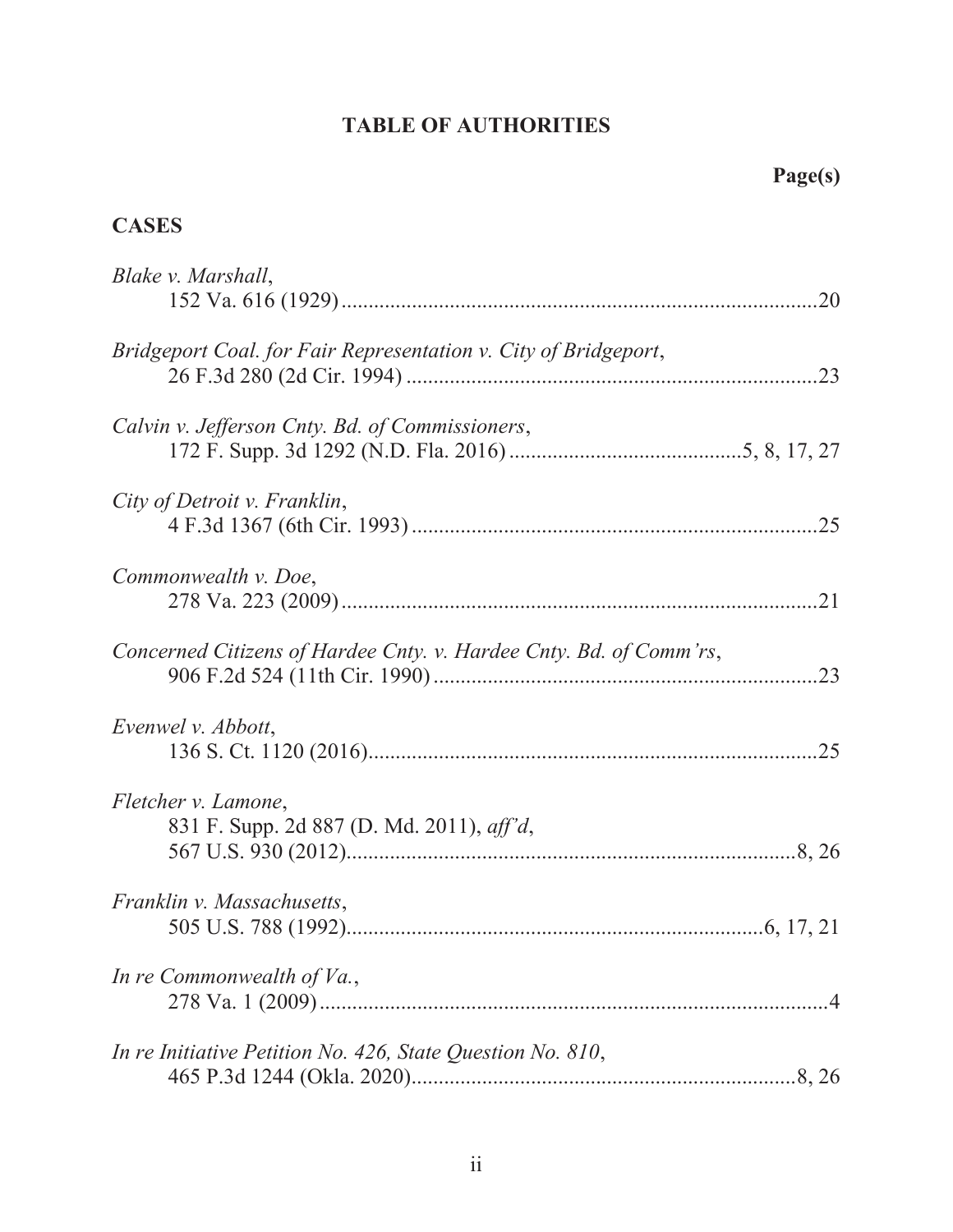| Kirkpatrick v. Preisler,                               |
|--------------------------------------------------------|
| League of United Latin Am. Citizens v. Perry,          |
| Reynolds v. Sims,                                      |
| Senate of State of Cal. v. Mosbacher,                  |
| Vill. of Arlington Heights v. Metro. Hous. Dev. Corp., |
| Voinovich v. Quilter,                                  |
| <b>CONSTITUTIONAL PROVISIONS</b>                       |
|                                                        |
|                                                        |
|                                                        |
|                                                        |
| <b>STATUTES</b>                                        |
|                                                        |
|                                                        |
|                                                        |
|                                                        |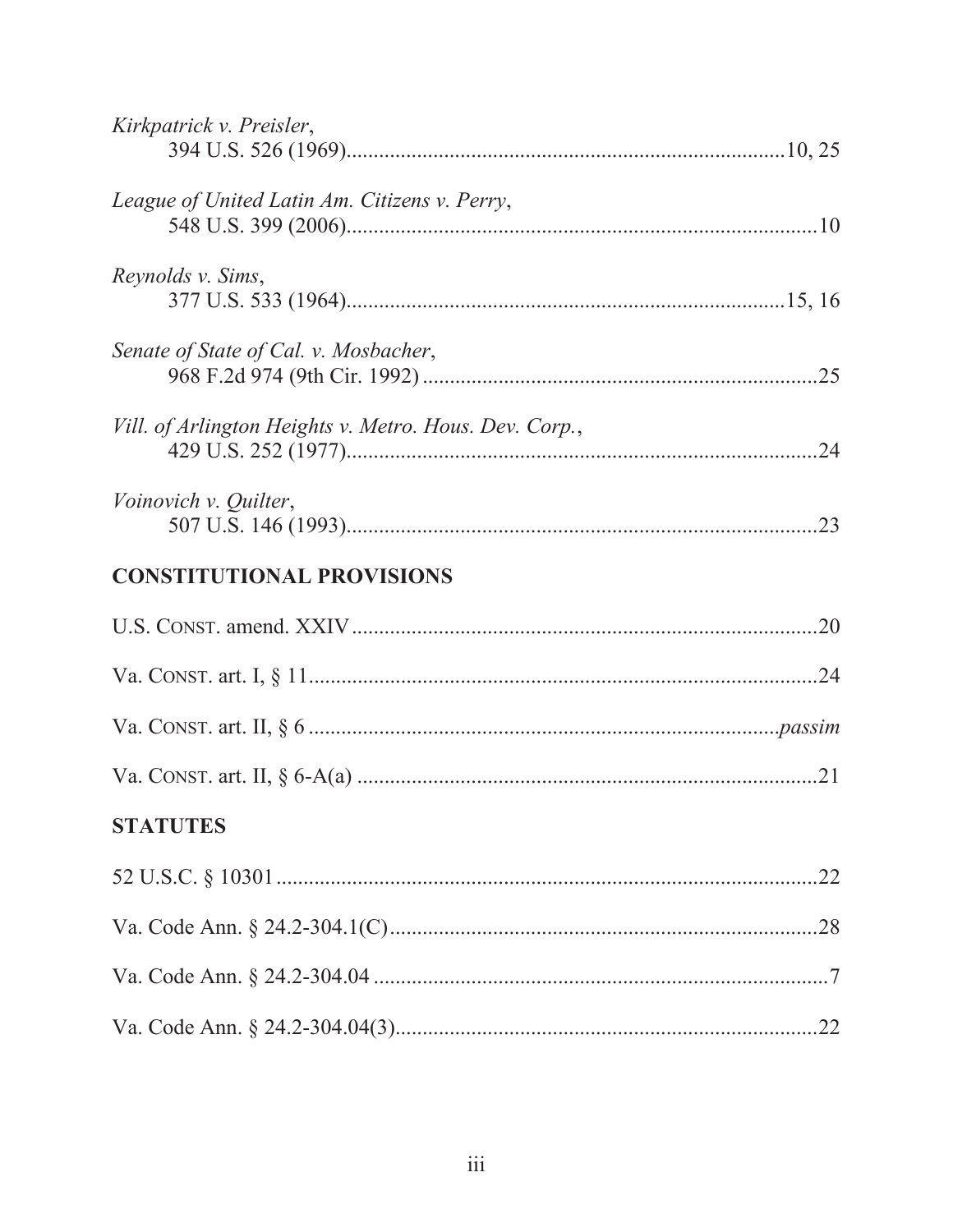## **OTHER AUTHORITIES**

| Ballotpedia, "Virginia State Senate District 38," https://ballotpedia.org/<br>Virginia State Senate District 38 (last visited Aug. 28, 2021) 13, 14                                                                               |
|-----------------------------------------------------------------------------------------------------------------------------------------------------------------------------------------------------------------------------------|
| Chris Uggen, et al., Locked Out 2020: Estimates of People Denied Voting<br>Rights Due to a Felony Conviction, The Sentencing Project, Oct. 30, 2020,<br>https://www.sentencingproject.org/publications/locked-out-2020-estimates- |
| Dale E. Ho, Captive Constituents: Prison-Based Gerrymandering and the<br>Current Redistricting Cycle, 22 Stan. L. & Pol'y Rev. 355 (2011)  5, 6, 10, 19, 28                                                                       |
| Danielle Kaeble, Time Served in State Prisons, 2016, U.S. Dep't of Justice,                                                                                                                                                       |
| Final 2020 Census Residence Criteria and Residence Situations,                                                                                                                                                                    |
| House of Delegates: District 3, The Virginia Public Access Project,<br>https://www.vpap.org/offices/house-of-delegates-3/district-map/ (last visited                                                                              |
| Julie A. Ebenstein, The Geography of Mass Incarceration: Prison<br>Gerrymandering and the Dilution of Prisoners' Political Representation,                                                                                        |
| League of Women Voters of Va., League of Women Voters of<br>Virginia Supports HB 1465 To Count Prisoners in Their Home Districts for<br>Redistricting Purposes, https://static.prisonersofthecensus.org/testimony/                |
| Little v. N.Y. Legislative Task Force on Demographic Research &<br>Reapportionment, No. 2310-2011 (N.Y. Sup. Ct. Dec. 1, 2011) Available at<br>https://www.prisonersofthecensus.org/little/Decision and Order.pdf 27              |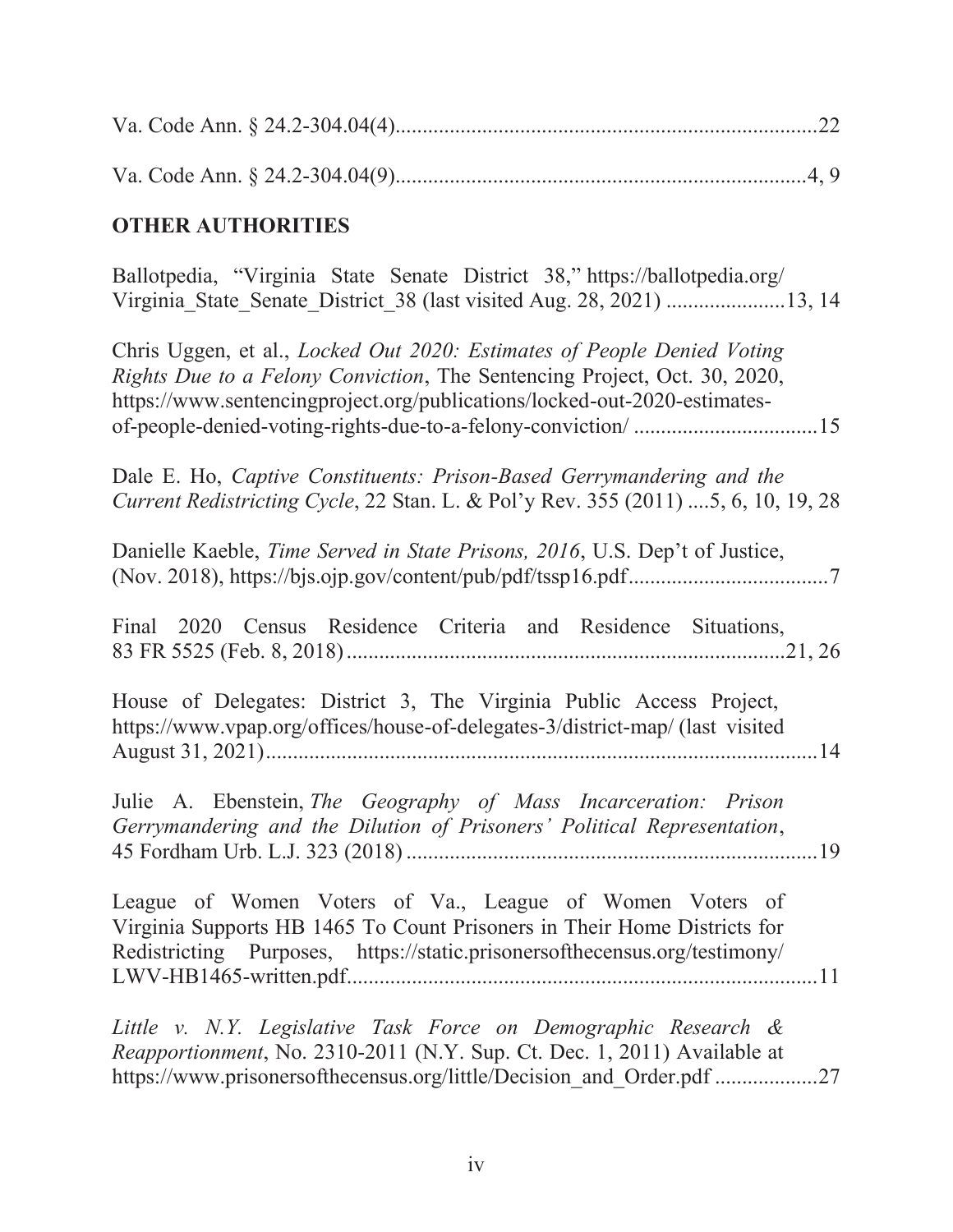| Madeleine Carlisle & Sanya Mansoor, 'We Are Standing up for<br>Equal Treatment Before the Law.' Pennsylvania Abolishes Prison<br>Gerrymandering, Time, Aug. 24, 2021, https://time.com/6092470/                         |
|-------------------------------------------------------------------------------------------------------------------------------------------------------------------------------------------------------------------------|
| Nat'l Conf. of State Legislatures, Reallocating Inmate Data for Redistricting<br>(Aug. 20, 2021), https://www.ncsl.org/research/redistricting/                                                                          |
| State Senate District 38, The Virginia Public Access<br>Project, https://www.vpap.org/offices/state-senate-38/district-map/ (last                                                                                       |
| Va. Public Access Project, End of "Prison Gerrymandering" Saps Rural<br>Virginia (Apr. 14, 2021), https://www.vpap.org/visuals/visual/transfer-clout-                                                                   |
| U.S. Census Bureau, Race and Ethnicity in the United States:<br>2010 Census and 2020 Census (Aug. 12, 2021), https://www.census.gov/<br>library/visualizations/interactive/race-and-ethnicity-in-the-united-state-2010- |
| Va. Dep't of Corrections, Facilities and Offices,<br>https://vadoc.virginia.gov/facilities-and-offices/ (last visited Aug. 31, 2021)14                                                                                  |
| Va. Dep't of Corrections, Monthly Population Summary (June 2021),<br>https://vadoc.virginia.gov/media/1702/popsummaryjune2021.pdf12, 13, 14                                                                             |
| Va. Dep't of Corrections, State Responsible Offender Population<br>Trends at 7, Jan. 2020, https://vadoc.virginia.gov/media/1473/vadoc-                                                                                 |
| Ballotpedia, "Virginia House of Delegates District 3,"<br>https://ballotpedia.org/Virginia House of Delegates District 3                                                                                                |
| You've Heard about Prison Gerrymandering. What Happens When<br>It Involves Prisons? N.Y. Times (Apr. 11, 2021), https://www.nytimes.com/                                                                                |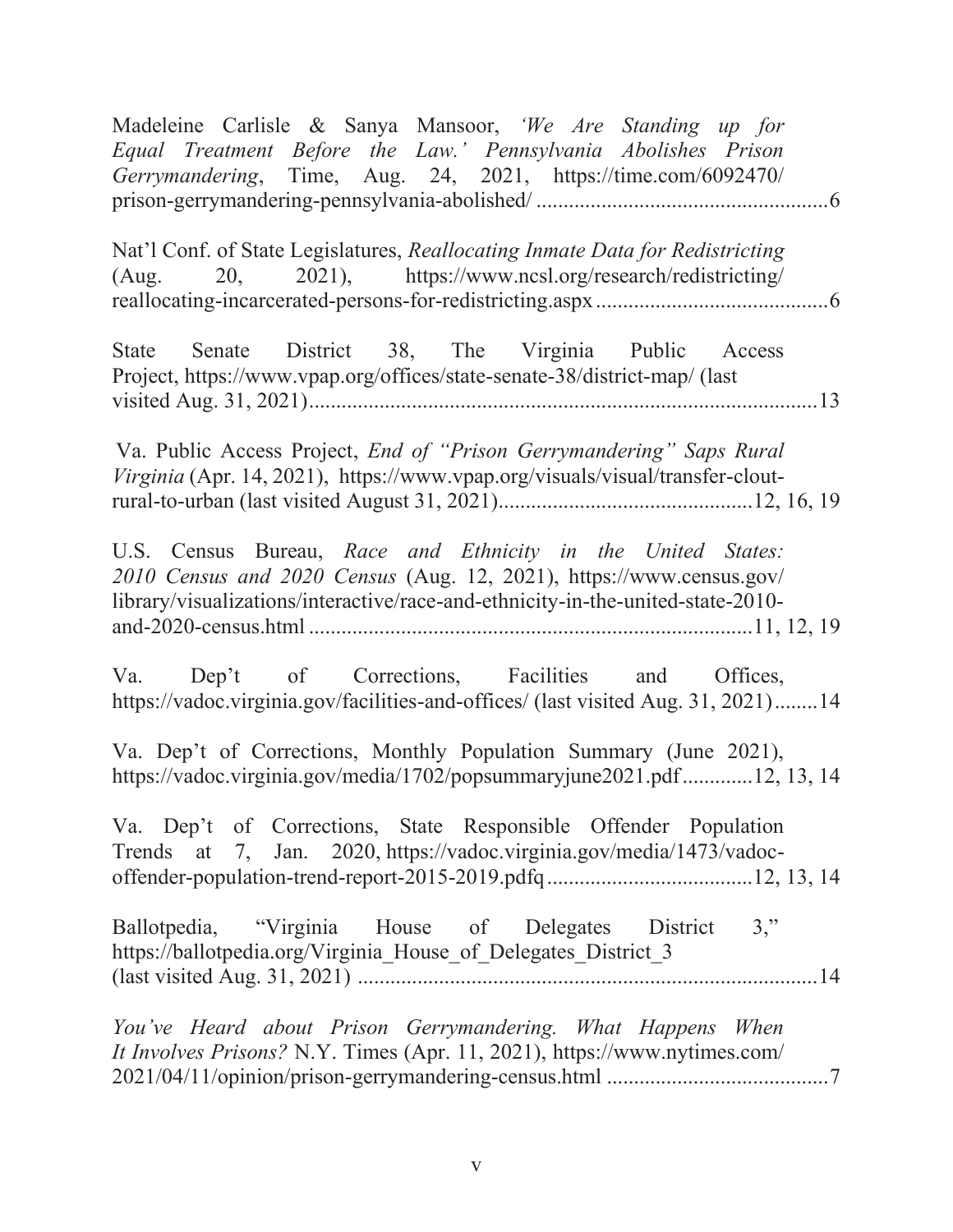#### **STATEMENT OF AMICI**

The American Civil Liberties Union Foundation of Virginia (ACLU of Virginia) is a statewide, nonprofit, nonpartisan organization with approximately 28,000 members. The ACLU of Virginia appears frequently before the state and federal courts of this Commonwealth, both as counsel and as amicus curiae. The issues presented in this case are of particular importance to the ACLU of Virginia given our advocacy around explicitly guaranteeing the right to vote in the Virginia Constitution, including to incarcerated persons, and thereby bringing an end to felony disenfranchisement. Like felony disenfranchisement, prison gerrymandering has a profound impact on the electoral strength of communities of color and particularly Black communities, as racial disparities in incarceration rates combine with the concentration of prisons in overwhelmingly white parts of the state to transfer political power away from Black communities—an effect that is compounded by the disenfranchisement of 1 in 7 Black Virginians who are unable to have a say in local electoral politics of either their prison districts or the communities from which they hail. Further, the elected representatives from prison districts are beholden not to incarcerated people or their families—who cannot vote for them and generally live elsewhere in the Commonwealth—but to the correctional officials and employees whose livelihood depends on the continued existence of the prisons and the disenfranchised prisoner populations who expand their political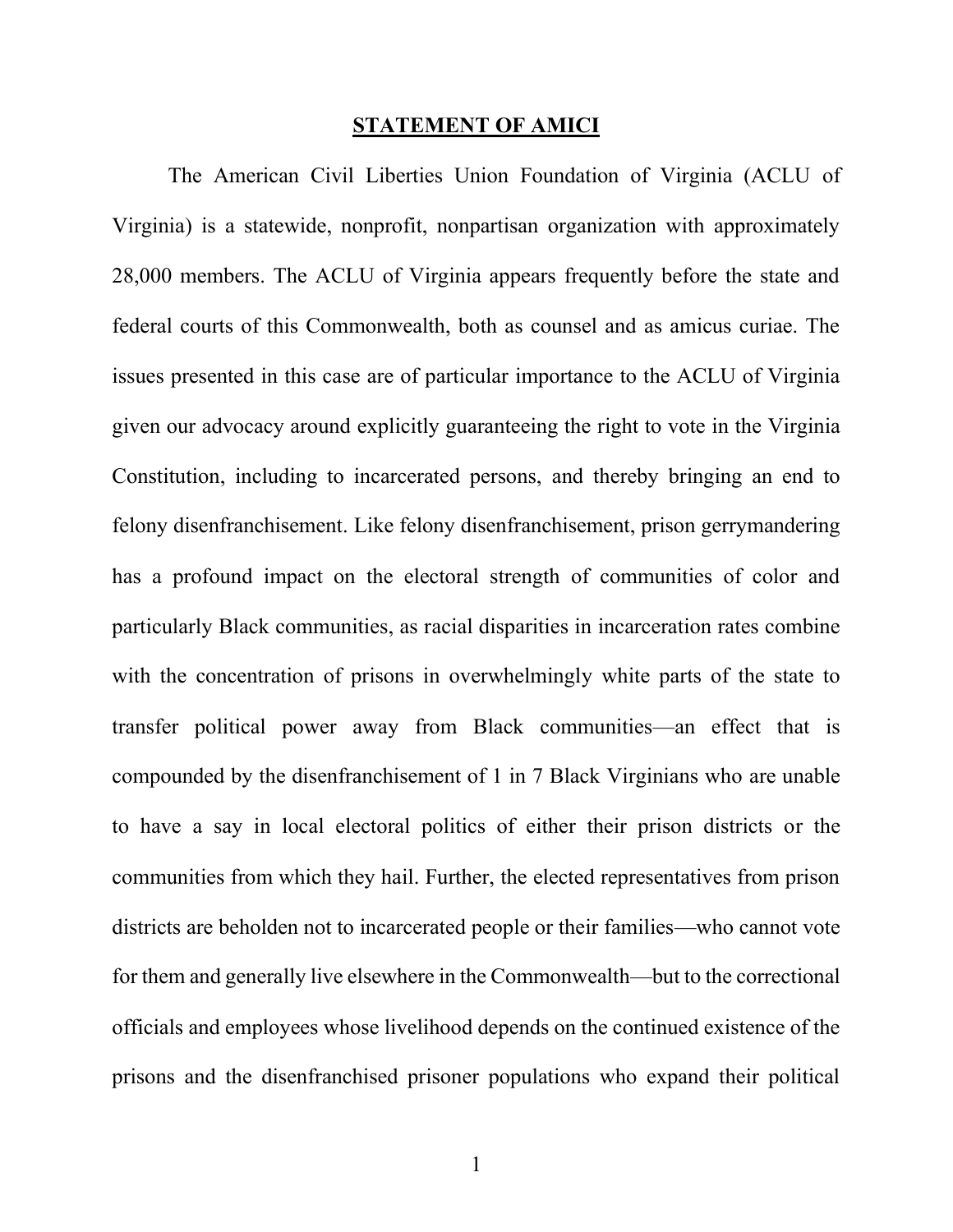power. Ending prison gerrymandering helps correct that distortion, increases political accountability, and removes an incentive for rural areas to build large prisons to gain political power. Because this case addresses an important question related to prison gerrymandering, its proper resolution is a matter of concern for the ACLU of Virginia and its members and supporters.

The League of Women Voters of Virginia (LWV-VA) is a nonpartisan, nonprofit membership organization that works on voting rights and redistricting issues in Virginia, has advocated for passage of the 2020 House Bill 1255 to end prison-based gerrymandering, and has testified before the Virginia Redistricting Commission in support of fair maps that lift up the voices of diverse communities and put power back into the hands of voters. LWV-VA provides its members and the public with information about voting laws and practices, fosters civic engagement, and works to ensure that all Virginia citizens over the age of eighteen, particularly those from traditionally underrepresented or underserved communities, and including those who are incarcerated, have the right to vote as well as the opportunity and information they need to exercise that right. LWV-VA has been active in efforts to bring about a nonpartisan process for drawing legislative lines, and the organization participates in coalition with other organizations and individuals to help educate and inform voters about the importance of redistricting. LWV-VA has a demonstrated interest in voting rights and redistricting in Virginia.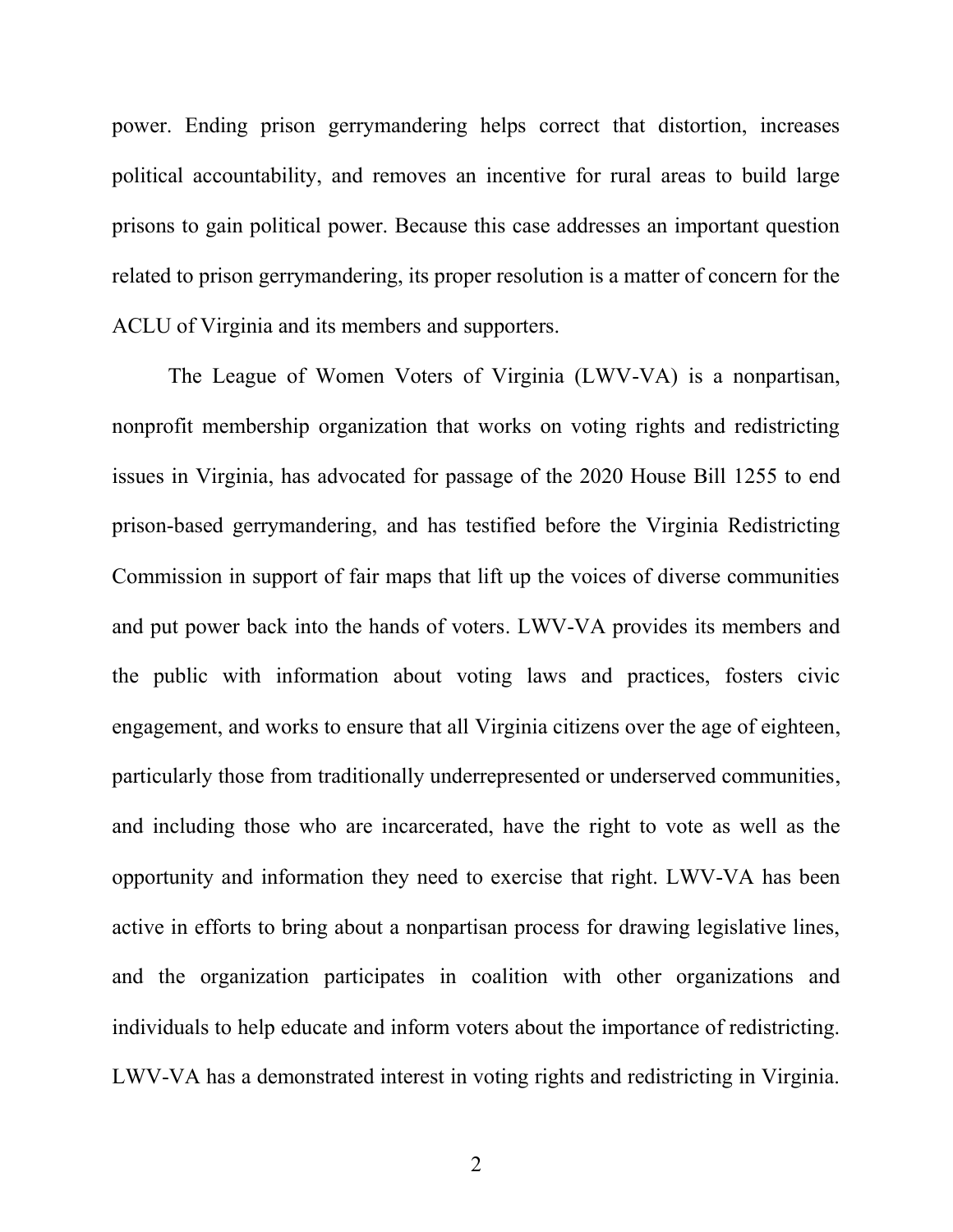Because this case addresses an important question related to redistricting, voting rights, and prison-based gerrymandering in Virginia, its proper resolution is a matter of concern for the League of Women Voters of Virginia and its members and supporters.

The National Black Nonpartisan Redistricting Organization (NBNRO) was established to ensure that Black and minority communities have a voice in the redistricting process occurring nationwide, including in Virginia. The NBNRO believes that redistricting represents the third prong in the overall protection of voting rights, alongside voter registration and the right to vote. The NBNRO educates Black and minority communities on redistricting and works with these communities to ensure they participate in their federal, state, and local redistricting processes. The NBNRO conducts research to assist Black and minority community members in developing plans and maps for redistricting efforts in their states and their communities and to provide information on redistricting efforts in their states. Because this case addresses an important question related to the power of Black communities in redistricting, its proper resolution is a matter of concern to NBNRO and its members and supporters.

No party's counsel authored this brief in whole or in part, and no party, party's counsel, or person other than amici, their members, or their counsel, contributed money intended to fund the brief's preparation or submission. Pursuant to Virginia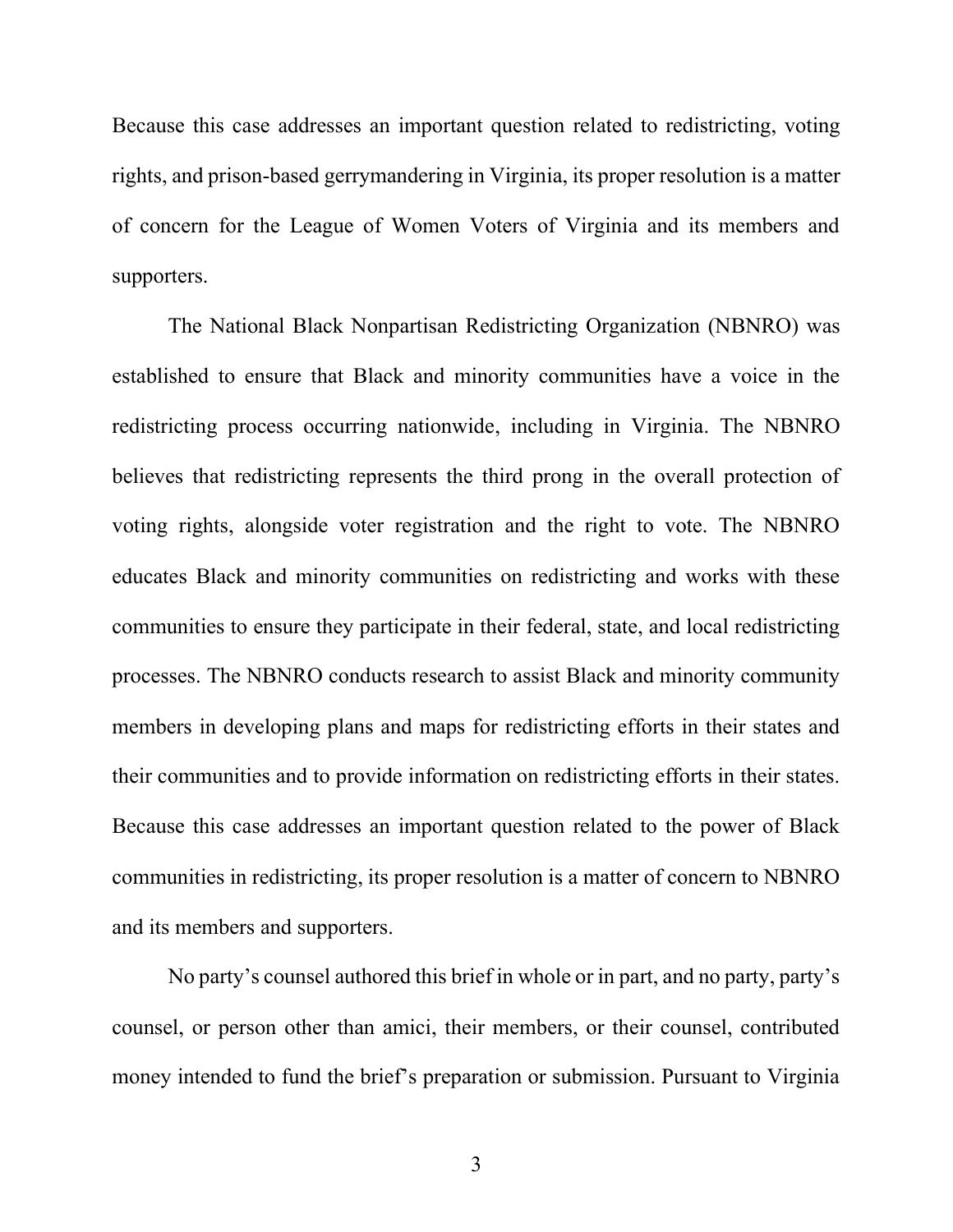Supreme Court Rule 5:30(b)(2), amici has sought and received consent from all parties to the case to file this amicus brief.

#### **INTRODUCTION**

The writ of mandamus "is an extraordinary remedy" and the "promotion of substantial justice has served as a prerequisite to the issuance of a writ of mandamus in this Commonwealth for almost 200 years." *In re Commonwealth of Va.*, 278 Va. 1, 15 (2009). Rather than promote substantial justice, Petitioners debase this concept by attempting to preserve a practice—prison gerrymandering—that has deprived Virginia's Black communities of proportional representation for far too long. The Court should reject their petition.

More than a year after the General Assembly passed a bill that prohibited prison gerrymandering—the practice of counting incarcerated people at the location of carceral facilities where they are housed rather than in their home communities and added other factors that promote racial justice in districting, Petitioners seek to block these laws. They contend without any support that some of these new Statutory Criteria, including the Anti-Prison Gerrymandering Provision, Va. Code Ann. § 24.2-304.04(9), conflict with the standards approved by Virginia voters when they amended the Virginia Constitution in 2020 (the "2020 Amendment"). The 2020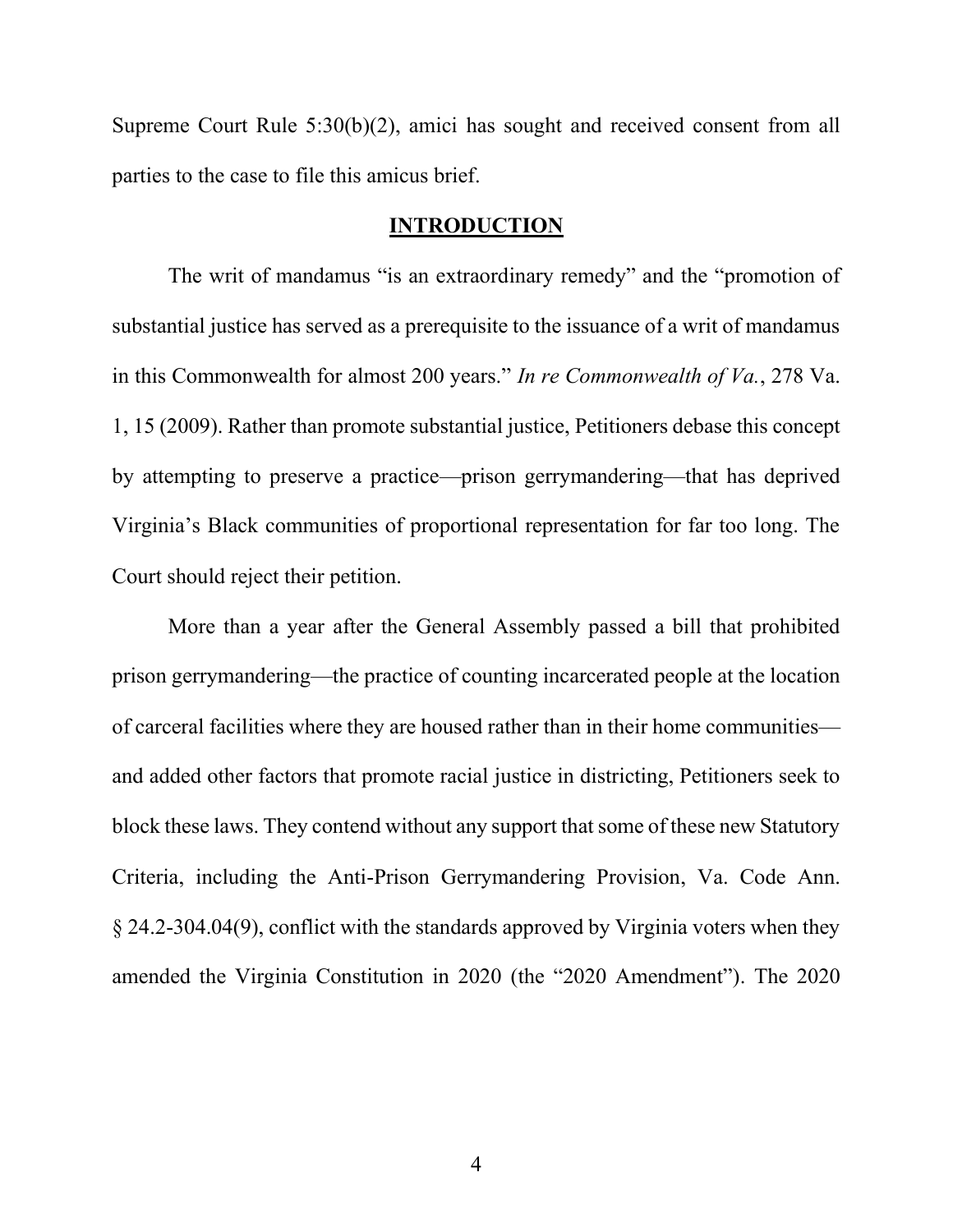Amendment created a Redistricting Commission and provided basic standards for the drawing of congressional and state legislative districts. But Petitioners ignore that this very amendment requires that the Commission look outside of the Constitution for additional redistricting criteria, including to "federal and *state statutes* that address racial and ethnic fairness." Va. Const. art. II, § 6 (emphasis added). The Anti-Prison Gerrymandering Provision is exactly such a statute.

The Anti-Prison Gerrymandering Provision ends for purposes of reapportionment and redistricting the practice of counting incarcerated persons as residents of the prisons where they are involuntarily confined. This practice is known as "prison gerrymandering" because it transfers political power from areas without prisons to areas with them, and from the mostly urban and suburban communities from which Virginia's incarcerated population disproportionately hails—and to which they are more closely connected—to the rural communities in Virginia where they are disproportionately imprisoned.<sup>1</sup> In prohibiting this practice, Virginia has

<sup>1</sup> For additional information, see *Calvin v. Jefferson Cnty. Bd. of Commissioners*, 172 F. Supp. 3d 1292, 1312 (N.D. Fla. 2016) (explaining that "including a relatively large, geographically compact group of [incarcerated individuals] in a district [where their carceral facility happens to be located] impermissibly dilutes the voting *and* representational strength of people in *other* districts."). *See generally* Dale E. Ho, *Captive Constituents: Prison-Based Gerrymandering and the Current Redistricting Cycle*, 22 Stan. L. & Pol'y Rev. 355 (2011).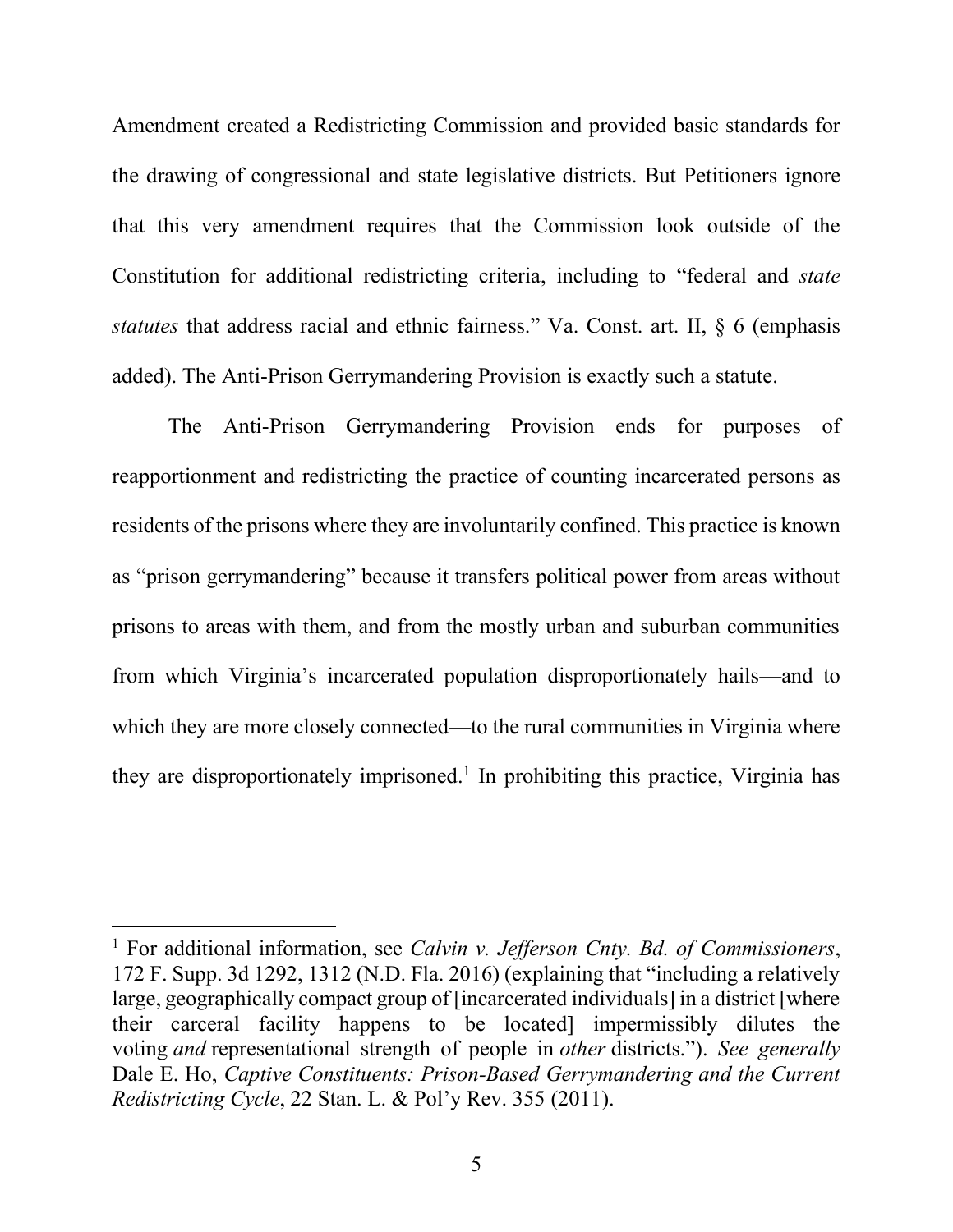joined a growing list of states that have ended the practice, which now number around a dozen, as compared to only three in the  $2010$  redistricting cycle.<sup>2</sup>

Engaging in prison gerrymandering and allocating incarcerated individuals to a geographical location to which they have no "element of allegiance or enduring tie," *Franklin v. Massachusetts*, 505 U.S. 788, 804 (1992), harms the principle of representational equality and is tantamount to racial vote dilution. Black Virginians make up less than 21 percent of Virginia's population, but comprise approximately 56 percent of Virginia's incarcerated population. Prison gerrymandering also compounds the racially disproportionate effect of Virginia's felony disenfranchisement policy. It does so not only by denying the majority-Black incarcerated population the right to vote, but also by increasing the power of districts represented by elected officials who, like several of the Petitioners, benefit politically from their continued incarceration. Virginia's prisons are disproportionately located in predominantly white, rural communities. By allocating

<sup>2</sup> *Compare* Nat'l Conf. of State Legislatures, *Reallocating Inmate Data for Redistricting* (Aug. 20, 2021), https://www.ncsl.org/research/redistricting/ reallocating-incarcerated-persons-for-redistricting.aspx (citing laws in California, Colorado, Connecticut, Delaware, Illinois, Maryland, Nevada, New Jersey, New York, Virginia, and Washington), *and* Madeleine Carlisle & Sanya Mansoor, *'We Are Standing up for Equal Treatment Before the Law.' Pennsylvania Abolishes Prison Gerrymandering*, Time, Aug. 24, 2021, https://time.com/6092470/prisongerrymandering-pennsylvania-abolished/, *with* Ho, *supra* note 1 (citing only Maryland, Delaware, and New York as not using a prison-gerrymandered population base in the 2010 redistricting cycle).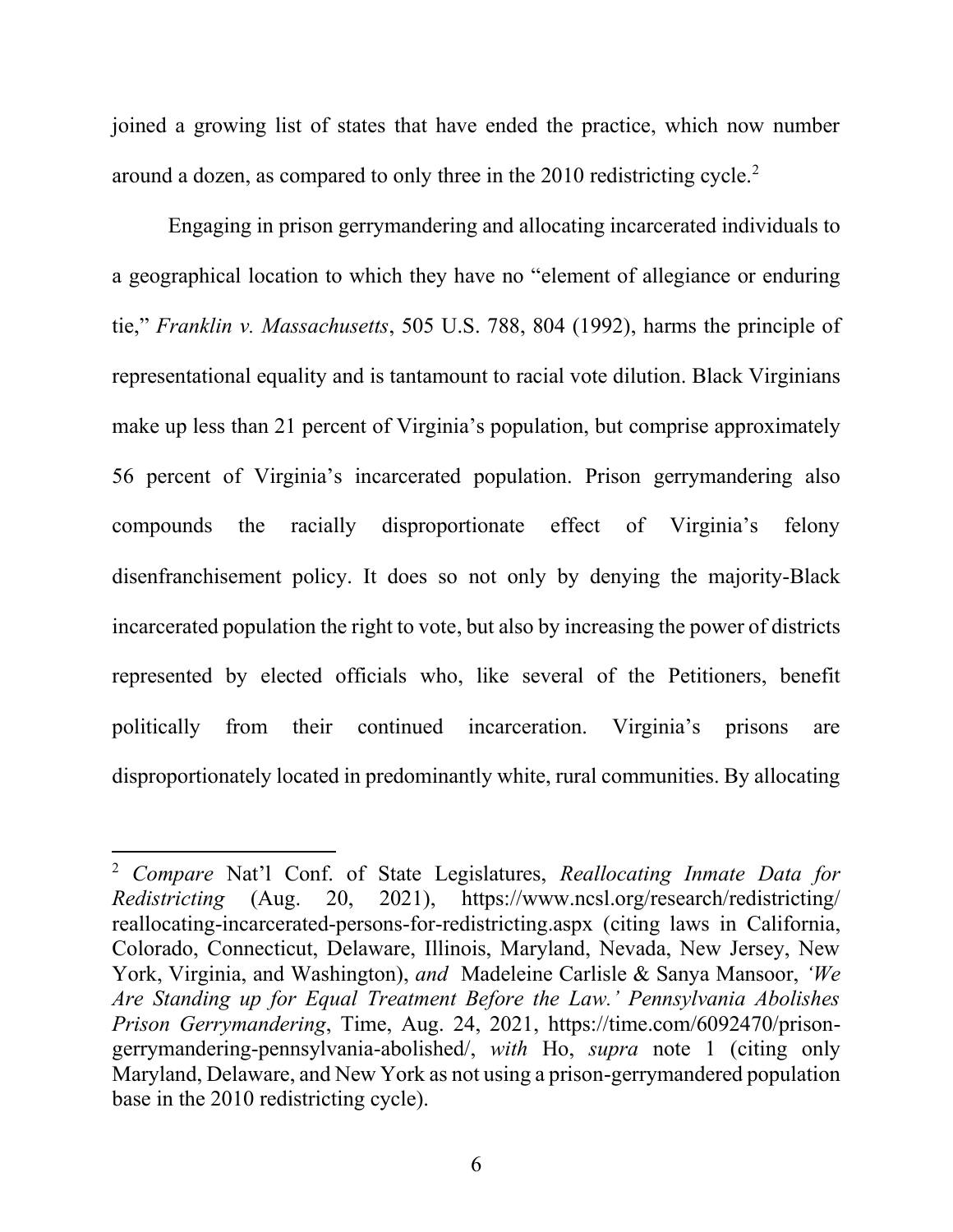incarcerated Virginians to the home communities to which they almost always return after serving their sentence<sup>3</sup> rather than to their carceral locations, where they live for an average of only 2.6 years, <sup>4</sup> Virginia follows the path of a nearly a dozen other states in remedying the unjust and racially dilutive effect of prison gerrymandering.

Even if the Court declines to find that the Anti-Prison Gerrymandering Provision is a state statute that promotes racial fairness, neither it nor the other factors in Va. Code Ann. § 24.2-304.04 (the "Statutory Factors") conflict with the Virginia Constitution. Because the Provision affects the population base for districting rather than the process of drawing lines, it does not implicate the 2020 Amendment. Moreover, the only two other Statutory Factors that Petitioners claim conflict with the 2020 Amendment merely incorporate standards recognized under Section 2 of the Voting Rights Act of 1965—a statute explicitly incorporated into the 2020 Amendment as a districting factor.

Nor should the Court seriously entertain Petitioners' argument that the Anti-Prison Gerrymandering Provision violates any other federal or Virginia constitutional principle, including one-person, one-vote. Every court to address this

<sup>&</sup>lt;sup>3</sup> *You've Heard about Prison Gerrymandering. What Happens When It Involves Prisons?* N.Y. Times (Apr. 11, 2021), https://www.nytimes.com/2021/04/11/ opinion/prison-gerrymandering-census.html.

<sup>4</sup> Danielle Kaeble, *Time Served in State Prisons, 2016*, U.S. Dep't of Justice, at 1 (Nov. 2018), https://bjs.ojp.gov/content/pub/pdf/tssp16.pdf.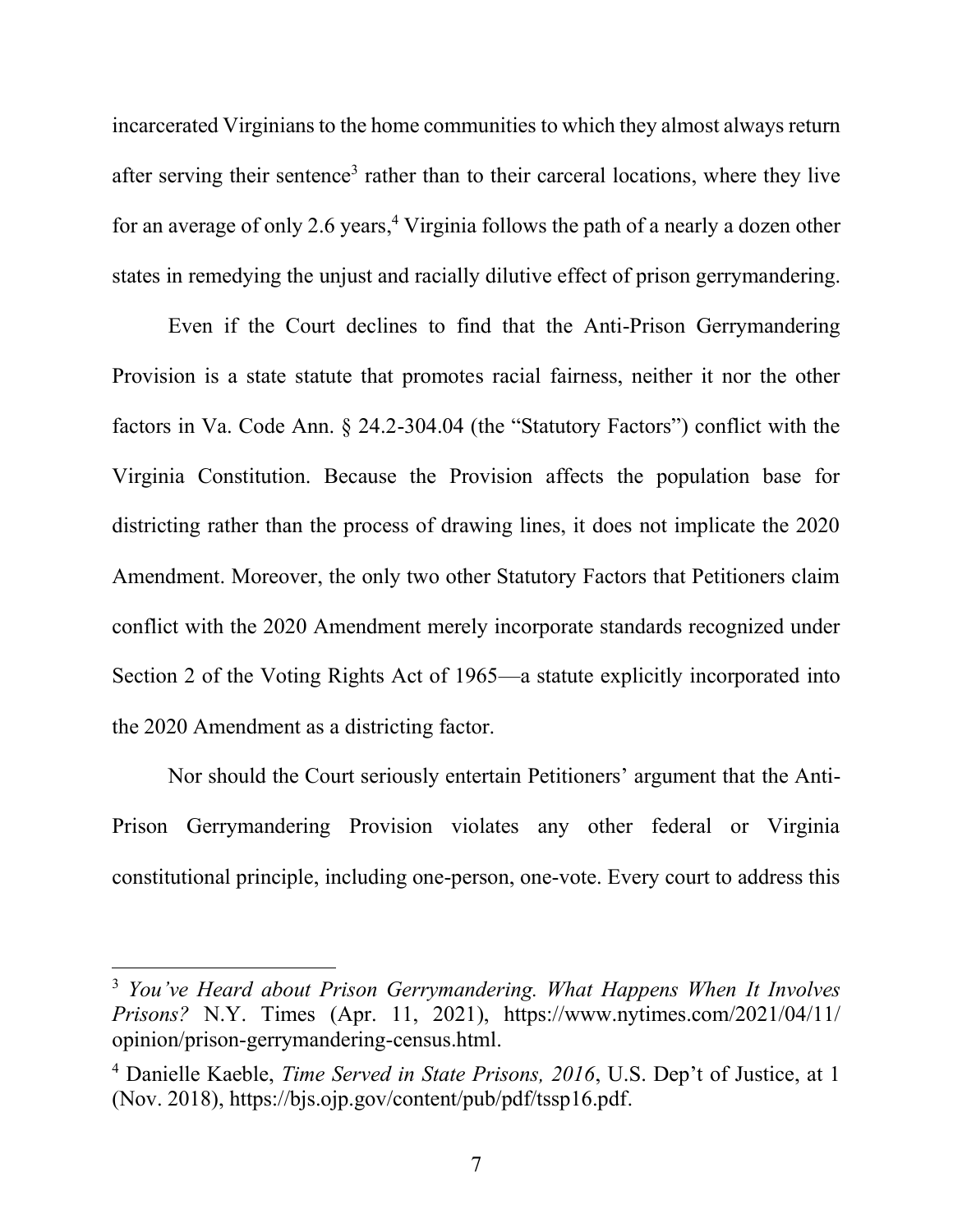argument—including one case summarily affirmed by the U.S. Supreme Court—has rejected such a claim, finding that re-allocating incarcerated individuals to their home communities provides the type of rational, consistent, and nonarbitrary adjustment permitted by both the U.S. and state constitutions. *See, e.g., Fletcher v. Lamone*, 831 F. Supp. 2d 887 (D. Md. 2011) (three-judge court), *aff'd*, 567 U.S. 930 (2012); *In re Initiative Petition No. 426, State Question No. 810*, 465 P.3d 1244, 1255 (Okla. 2020). Indeed, a federal court even found that one county's *failure* to eliminate prison gerrymandering violated the U.S. Constitution and principles of representational equality. *See Calvin v. Jefferson Cnty. Bd. of Comm'rs*, 172 F. Supp. 3d 1292, 1326 (N.D. Fla. 2016).

This Court should reject Petitioners' late-hour effort to undermine legitimate, pro-democracy and pro-racial fairness reforms properly enacted by the General Assembly and specifically contemplated by the 2020 Amendment.

#### **ARGUMENT**

## **I. The Anti-Prison Gerrymandering Provision Promotes the Constitution's "Racial Fairness" and Equal-Opportunity Commands by Stopping Racial Vote Dilution.**

Article II, Section 6 of the Virginia Constitution requires that the Redistricting Commission must look, at a minimum, to "federal and *state laws* that address racial and ethnic fairness," and the judicial decisions interpreting them. Va. Const. art. II, § 6 (emphasis added). One such state law is the statutory requirement to count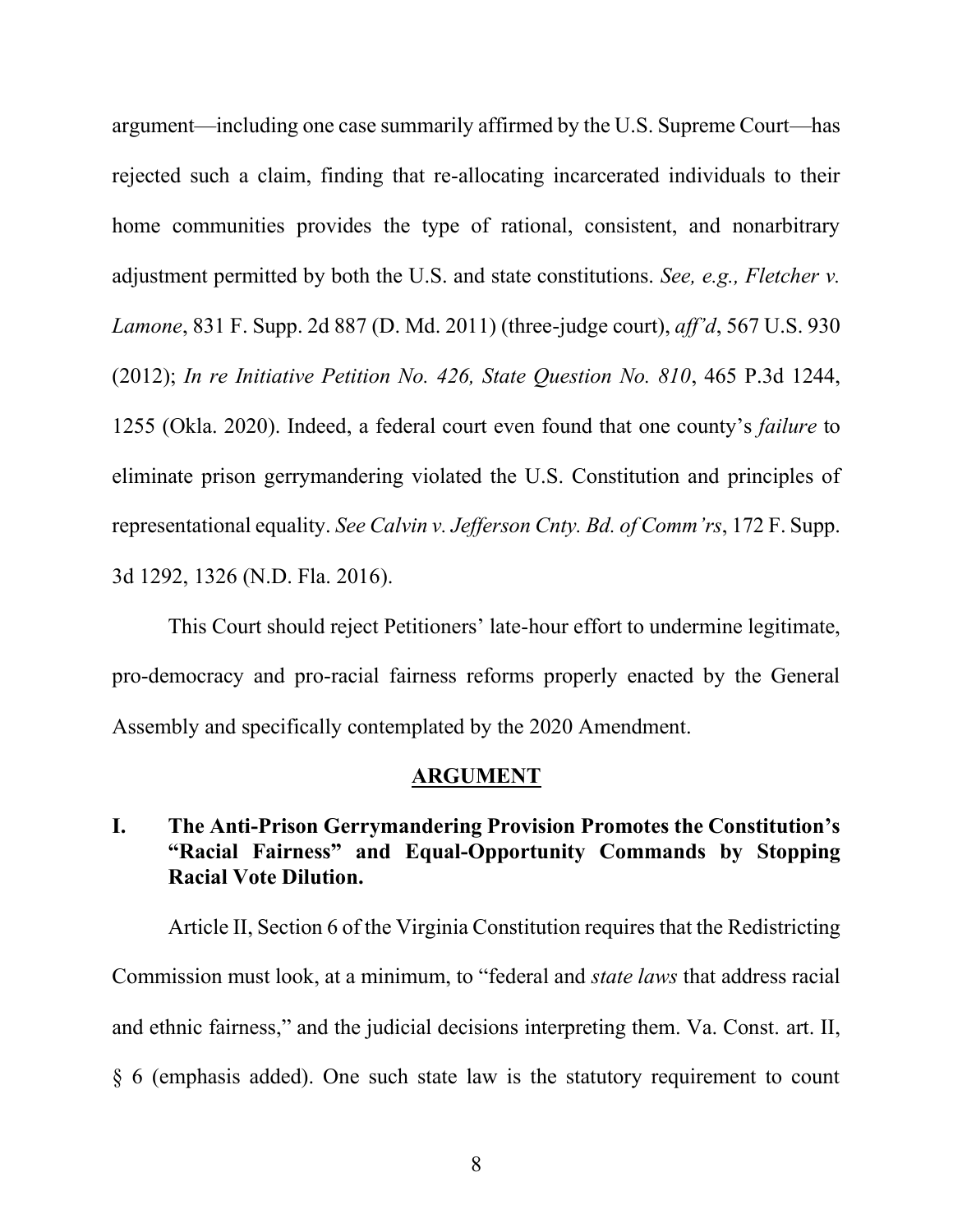incarcerated persons in their home districts for purposes of apportionment and redistricting. Va. Code Ann. § 24.2-304.04(9). Therefore, even accepting Petitioners' dubious and unsupported premise that the General Assembly may not pass legislation to refine the criteria guiding the Commission's work, Pet. Br. 15– 16, 19, the Anti-Prison Gerrymandering Provision constitutes one of those extrinsic legal sources that the Commission must follow under Section 6. Accepting Petitioners' argument would strip the General Assembly of any power to enact laws that promote racial and ethnic fairness in districting, despite the 2020 Amendment's explicit call for compliance with such state laws.

The provision affirmatively promotes racial fairness in redistricting by remedying disparate harm to communities of color—particularly Black communities in Virginia, whose community members are incarcerated at staggeringly disproportionate rates and housed primarily in facilities in predominantly white, rural parts of the state, as detailed below. It does so by allocating the majority-Black group of incarcerated individuals back to their home communities for districting purposes, thereby creating more equal representation for those communities. Va. Const. art. II, § 6.

The Constitution also provides that districts "shall provide, where practicable, opportunities for racial and ethnic communities to elect candidates of their choice" language that echoes Section 2 of the Voting Rights Act of 1965 ("VRA"), which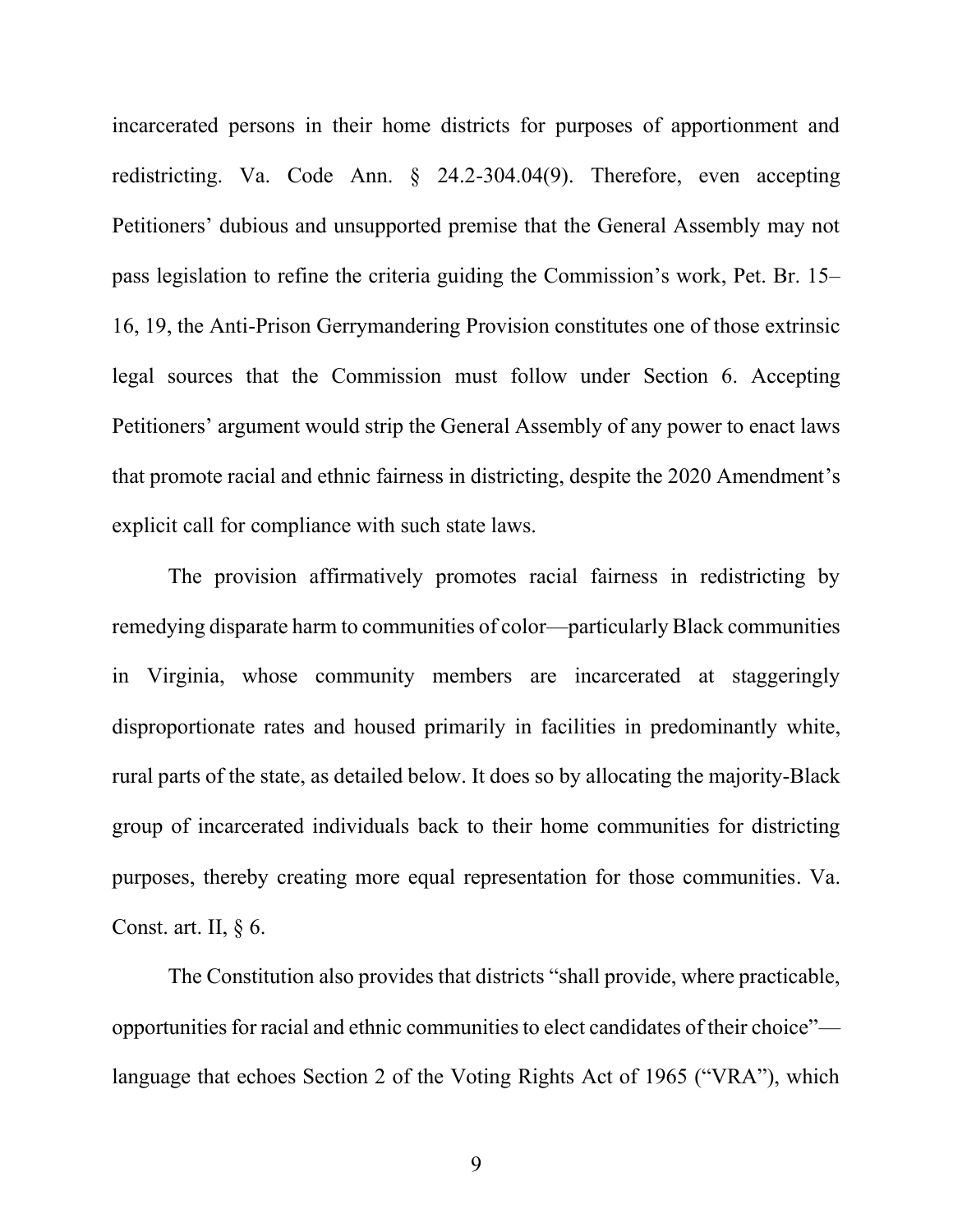prohibits racial vote dilution in districting. *See, e.g., League of United Latin Am. Citizens v. Perry*, 548 U.S. 399, 425–26 (2006). Indeed, the U.S. Supreme Court has recognized that the principle of representational equality seeks to prevent "debasement of voting power and diminution of access to elected representatives." *Kirkpatrick v. Preisler*, 394 U.S. 526, 531 (1969). Allocating incarcerated individuals—who are disproportionately Black Virginians—to their home communities rather than to the sites of their incarceration helps to prevent severe racial disparities in districting that dilutes the voting strength of Black communities.

## **A. Prison gerrymandering distorts political power in a manner that disproportionately harms Black Virginians.**

Across the country, prison gerrymandering has led to significant and sometimes extreme distortions in political power, often along racial lines, as well as the systematic transfer of representational power from urban to rural areas. For example, in the 2002 election cycle, the small city of Anamosa, Iowa was split into four city council wards of approximately 1,370 residents each. But one of those wards contained more than 1,300 incarcerated "residents" of a state prison and only 58 non-incarcerated residents—each of whom had approximately 25 times as much representational power as those in the other wards—allowing for the election of a councilperson with just two total votes.<sup>5</sup>

<sup>5</sup> *See* Ho*, supra* note 1, at 362–63.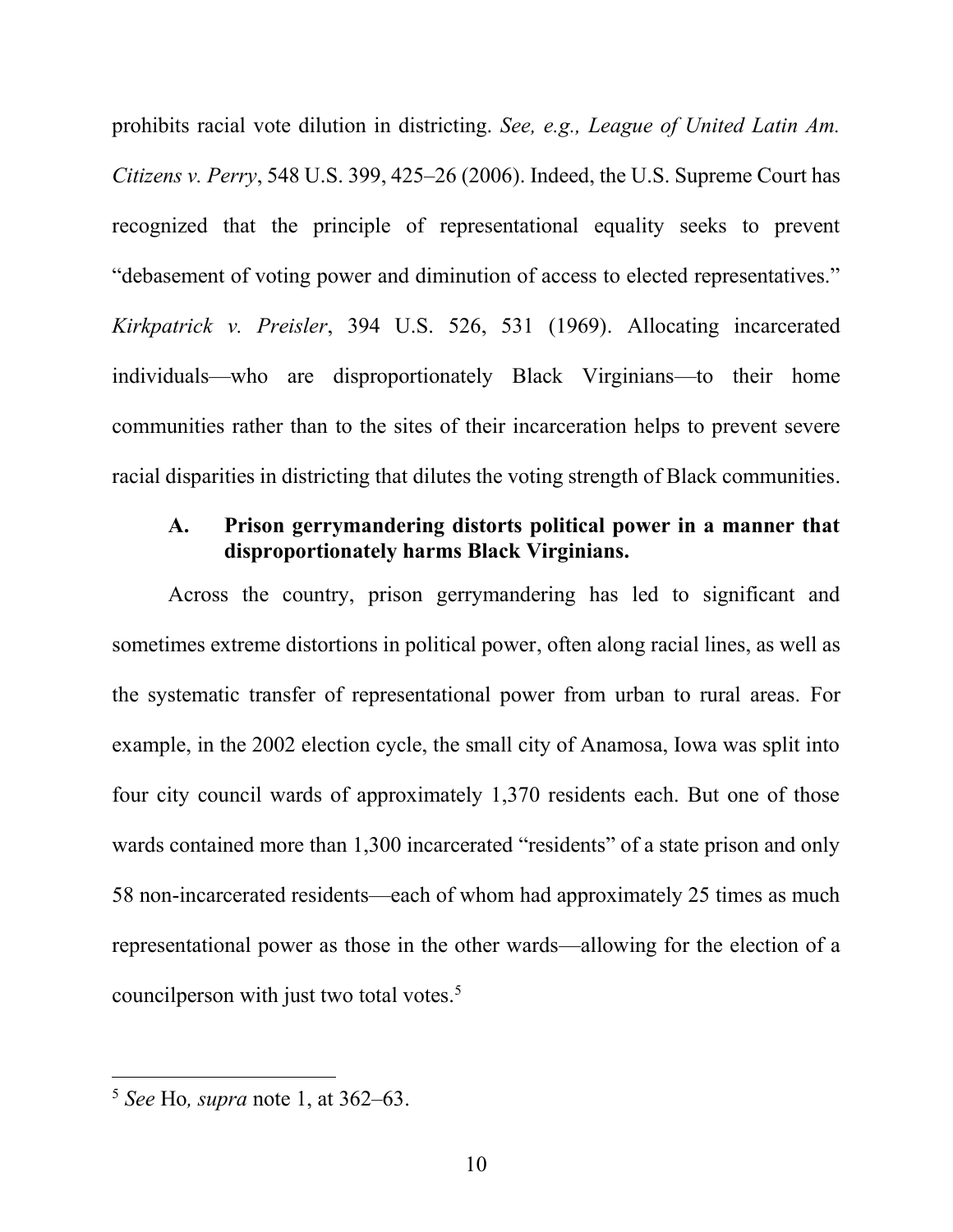In Virginia, the failure to attribute imprisoned Virginians to their home districts for the districting population base has also produced extreme electoral skews. Analysis conducted by the Prison Policy Initiative for the League of Women Voters of Virginia and introduced in support of a 2015 anti-prison gerrymandering bill found that prison populations accounted for 51 percent of the total population of a Board of Supervisors district in Southampton County, 45 percent of the total population of a district in Buckingham County, 42 percent of the total population of a district in Nottoway County, and 36 percent of the total population of a district in Bland County, among many others.<sup>6</sup>

The extreme population distortions caused by prison gerrymandering produce profound impacts on the electoral strength of communities of color and particularly Black communities, as racial disparities in incarceration rates combined with the geographical concentration of the incarcerated population in overwhelmingly white parts of the state transfer political power away from Black communities. Virginians identifying in whole or part as Black constitute less than 21 percent of Virginia's population,<sup>7</sup> but make up more than 55 percent of the population of Virginians

<sup>6</sup> League of Women Voters of Va., League of Women Voters of Virginia Supports HB 1465 To Count Prisoners in Their Home Districts for Redistricting Purposes, https://static.prisonersofthecensus.org/testimony/LWV-HB1465-written.pdf.

<sup>7</sup> *See* U.S. Census Bureau, *Race and Ethnicity in the United States: 2010 Census and 2020 Census* (Aug. 12, 2021), https://www.census.gov/library/visualizations/ interactive/race-and-ethnicity-in-the-united-state-2010-and-2020-census.html.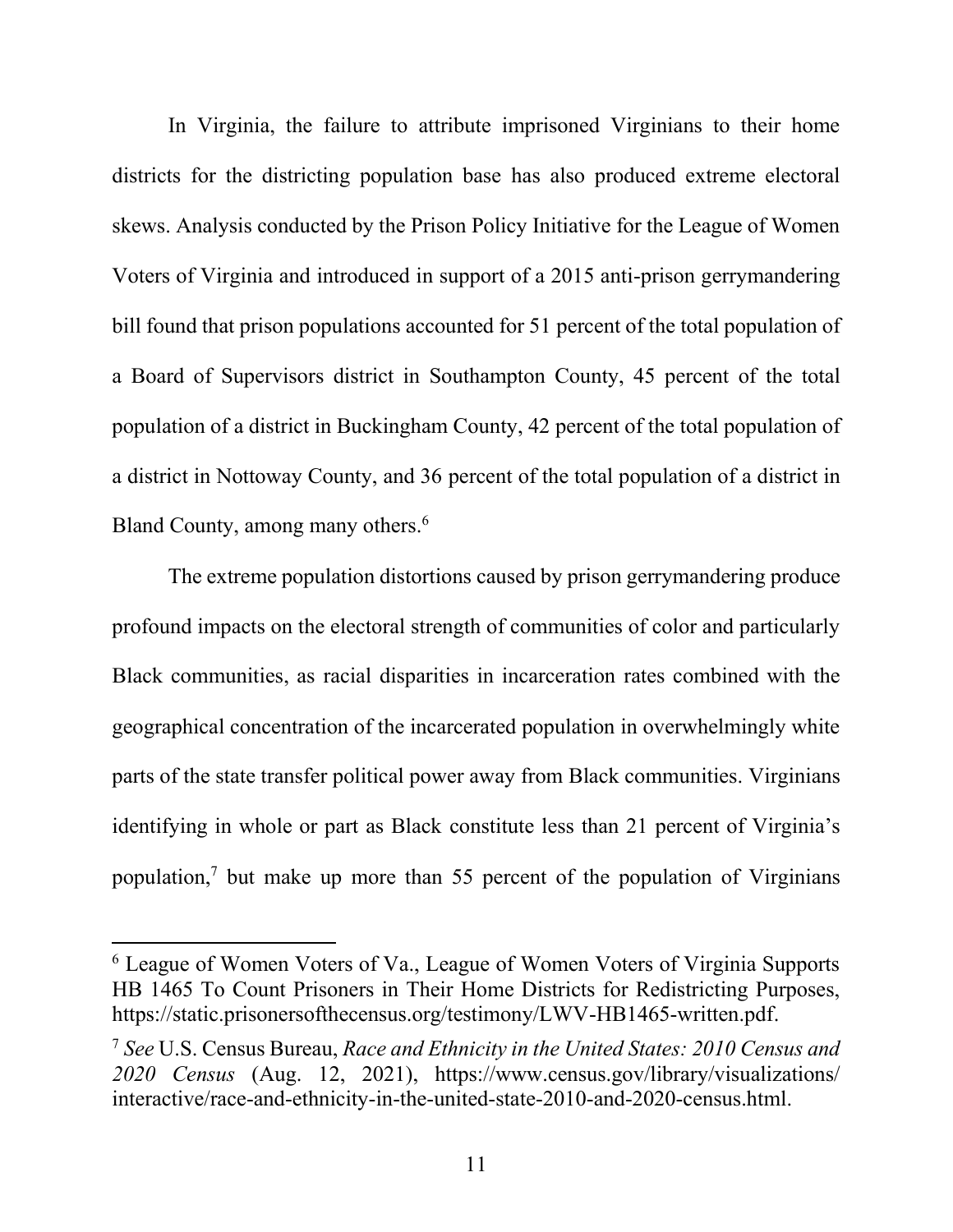sentenced to a year or more of incarceration (otherwise known as "stateresponsible").<sup>8</sup> That population is disproportionately incarcerated in rural, whiter areas, artificially inflating rural populations and thus their representation at the expense of the suburban and urban areas—and particularly Black communities from which the state prison population disproportionately hails. According to the Virginia Public Access Project, 19 of the 20 State House districts with major prison facilities, and 12 of the 13 State Senate districts with major prison facilities, are majority white,<sup>9</sup> and nearly 75 percent of the state-responsible incarcerated population is incarcerated in majority-white counties, and more than 25 percent of the state-responsible incarcerated population is located within counties that are at least  $85$  percent white.<sup>10</sup>

<sup>8</sup> *See* Va. Dep't of Corrections, State Responsible Offender Population Trends at 7, Jan. 2020, https://vadoc.virginia.gov/media/1473/vadoc-offender-population-trendreport-2015-2019.pdf.

<sup>9</sup> The Va. Public Access Project, *End of "Prison Gerrymandering" Saps Rural Virginia* (Apr. 14, 2021), https://www.vpap.org/visuals/visual/transfer-clout-ruralto-urban (last visited August 31, 2021).

<sup>&</sup>lt;sup>10</sup> *Compare* Va. Dep't of Corrections, Monthly Population Summary at 4 (June 2021), https://vadoc.virginia.gov/media/1702/popsummaryjune2021.pdf (listing 5,506 of 21,347 incarcerated individuals in state facilities in Augusta, Bland, Buchanan, Grayson, Smyth, Tazewell, and Wise Counties and 15,784 in those counties plus Buckingham, Culpeper, Fluvanna, Goochland, Lunenberg, Mecklenberg, Nottaway, Pittsylvania, Richmond, and Southampton Counties and Chesapeake City), *with* U.S. Census Bureau, *supra* note 7 (listing the former group of counties as having a 2020 population of more than 85% white only, and the latter having a population of 55% of more white only).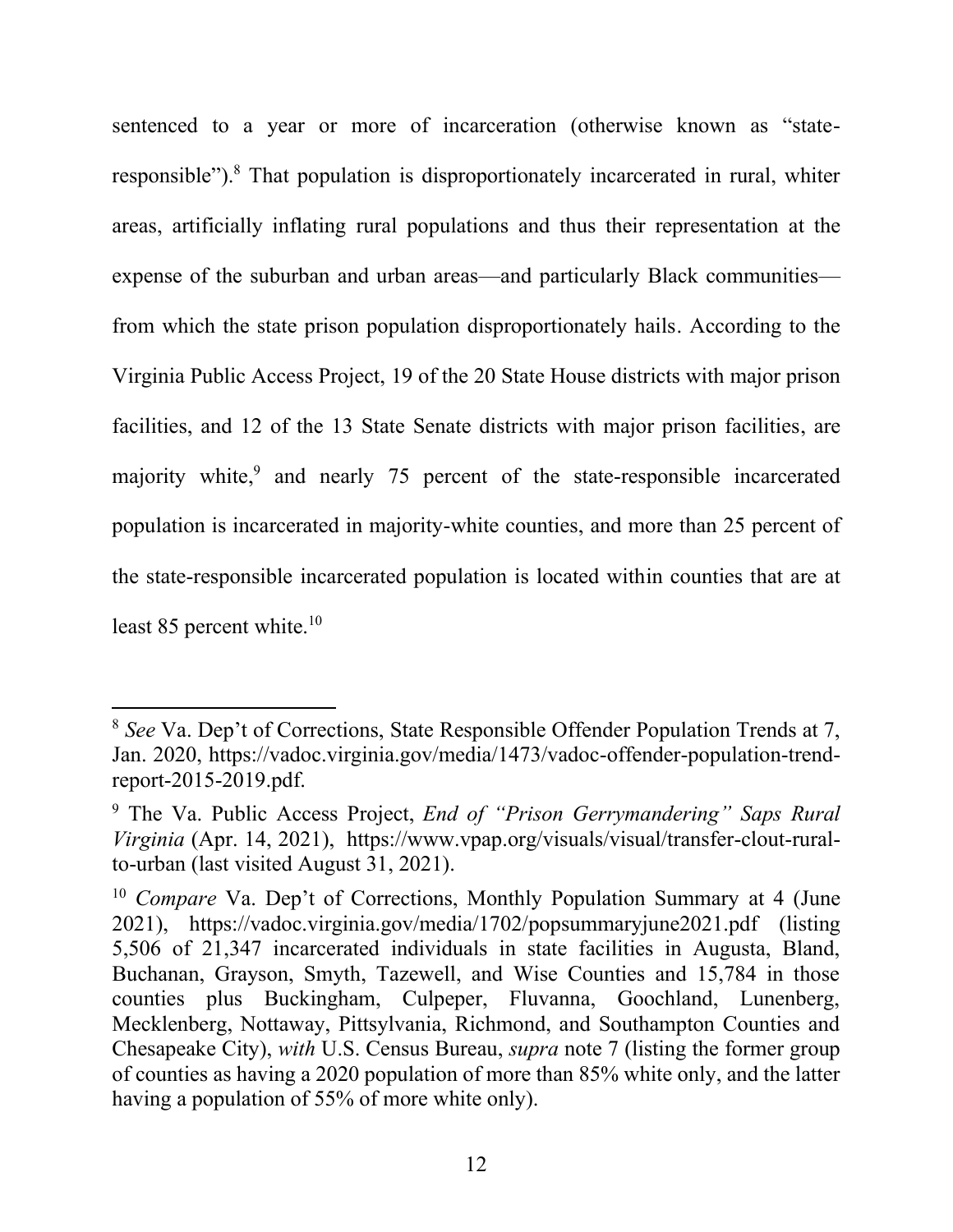<span id="page-18-0"></span>The degree to which Black people are used to inflate the political power of rural white communities is particularly evident in the state legislative districts where Petitioners themselves reside and serve as elected representatives. For example, State Senate District 38, where every one of the Petitioners reside and which is represented by Petitioner Senator Hackworth, is nearly 95 percent white, 4 percent Black,<sup>11</sup> and has a prison population of roughly  $4,126$  individuals (meaning 2.0) percent of the total population of the district is in state custody). <sup>12</sup> Assuming the prisoner population tracks the demographic breakdown of the state-responsible prisoner population, we can estimate that *27.4 percent of the senate district's Black population is in state custody*. <sup>13</sup> The rate is even more astonishing in House District

<span id="page-18-1"></span><sup>11</sup> *See* Ballotpedia, "Virginia State Senate District 38," https://ballotpedia.org/ Virginia\_State\_Senate\_District\_38 (last visited Aug. 28, 2021).

<sup>12</sup> *See* Va. Dep't of Corrections, Monthly Population Summary, June 2021, https://vadoc.virginia.gov/media/1702/popsummaryjune2021.pdf (last visited Aug. 31, 2021) (providing most recently-reported prison population and demographic estimates). Wallens Ridge State Prison, Bland Correctional Center, Keen Mountain Correctional Center, Pocahontas State Correctional Center, and Red Onion State Prison are in State Senate district 38, according to district maps. *Compare* State Senate District 38, The Virginia Public Access Project, https://www.vpap.org/offices/state-senate-38/district-map/ (last visited Aug. 31, 2021) *with* Va. Dep't of Corrections, Facilities and Offices, https://vadoc.virginia.gov/facilities-and-offices/ (last visited Aug. 31, 2021).

<sup>13</sup> *Compare* notes [11](#page-18-0)[-12](#page-18-1) and accompanying text *with* Va. Dep't of Corrections, State Responsible Offender Population Trends at 7, Jan. 2020, https://vadoc.virginia. gov/media/1473/vadoc-offender-population-trend-report-2015-2019.pdf (providing most recent statewide demographic breakdown of state-responsible confined population in Virginia) This estimate does not take into account persons incarcerated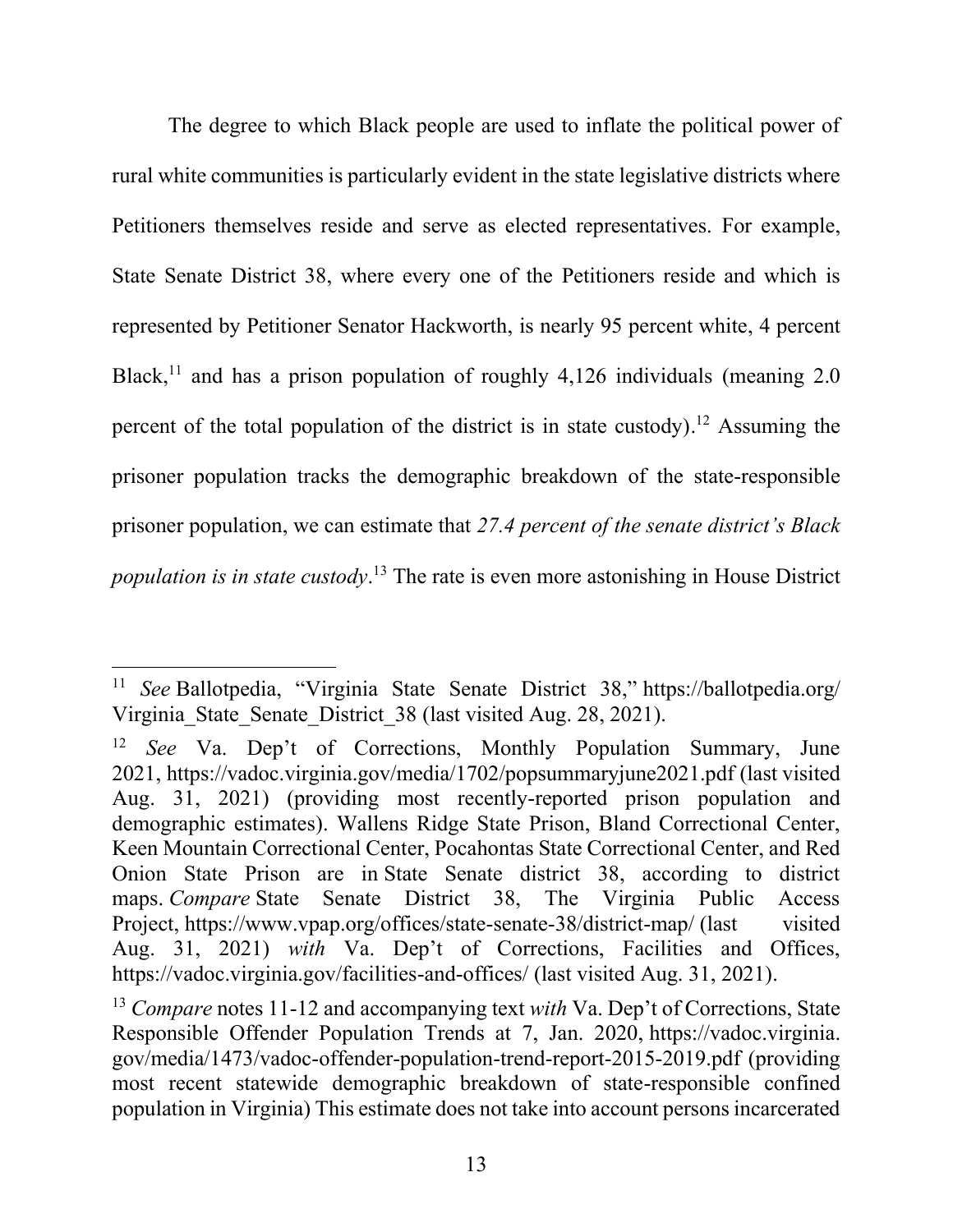3, where all but one of the Petitioners reside, and where 2,411 persons, or 3.0 percent

of the district's total population, are in custody.<sup>14</sup> We estimate that in House District

3, *more than half (55 percent) of the Black population is likely in state custody*. 15

## **B. Prison gerrymandering worsens the discriminatory impact of Virginia's felony disenfranchisement provision.**

The democracy-distorting effect of prison gerrymandering also exacerbates

the racially disparate effects of Virginia's felony disenfranchisement policy because

incarcerated persons are unable to hold accountable elected officials in either their

in local jails, which might mean an even greater percentage of the district's black population is behind bars.

See Va. Dep't of Corrections, Monthly Population Summary, June 2021, https://vadoc.virginia.gov/media/1702/popsummaryjune2021.pdf (last visited Aug. 31, 2021) (providing most recently-reported prison population and demographic estimates). Bland Correctional Center, Keen Mountain Correctional Center, and Pocahontas State Correctional Center are in House of Delegates District 3, according to district maps. *Compare* House of Delegates: District 3, The Virginia Public Access Project, https://www.vpap.org/offices/house-of-delegates-3/districtmap/ (last visited August 31, 2021) *with* Va. Dep't of Corrections, Facilities and Offices, https://vadoc.virginia.gov/facilities-and-offices/ (last visited Aug. 31, 2021).

<sup>15</sup> *Compare* note 14 *and* Ballotpedia, "Virginia House of Delegates District 3," https://ballotpedia.org/Virginia House of Delegates District 3 (last visited Aug. 31, 2021) (providing district demographics) *and* Va. Dep't of Corrections, Monthly Population Summary, June 2021, https://vadoc.virginia.gov/media/ 1702/popsummaryjune2021.pdf (last visited Aug. 31, 2021) (providing most recently-reported prison population estimates) *with* Va. Dep't of Corrections, State Responsible Offender Population Trends at 7, Jan. 2020, https://vadoc.virginia. gov/media/1473/vadoc-offender-population-trend-report-2015-2019.pdf (providing most recent statewide demographic breakdown of state-responsible confined population in Virginia).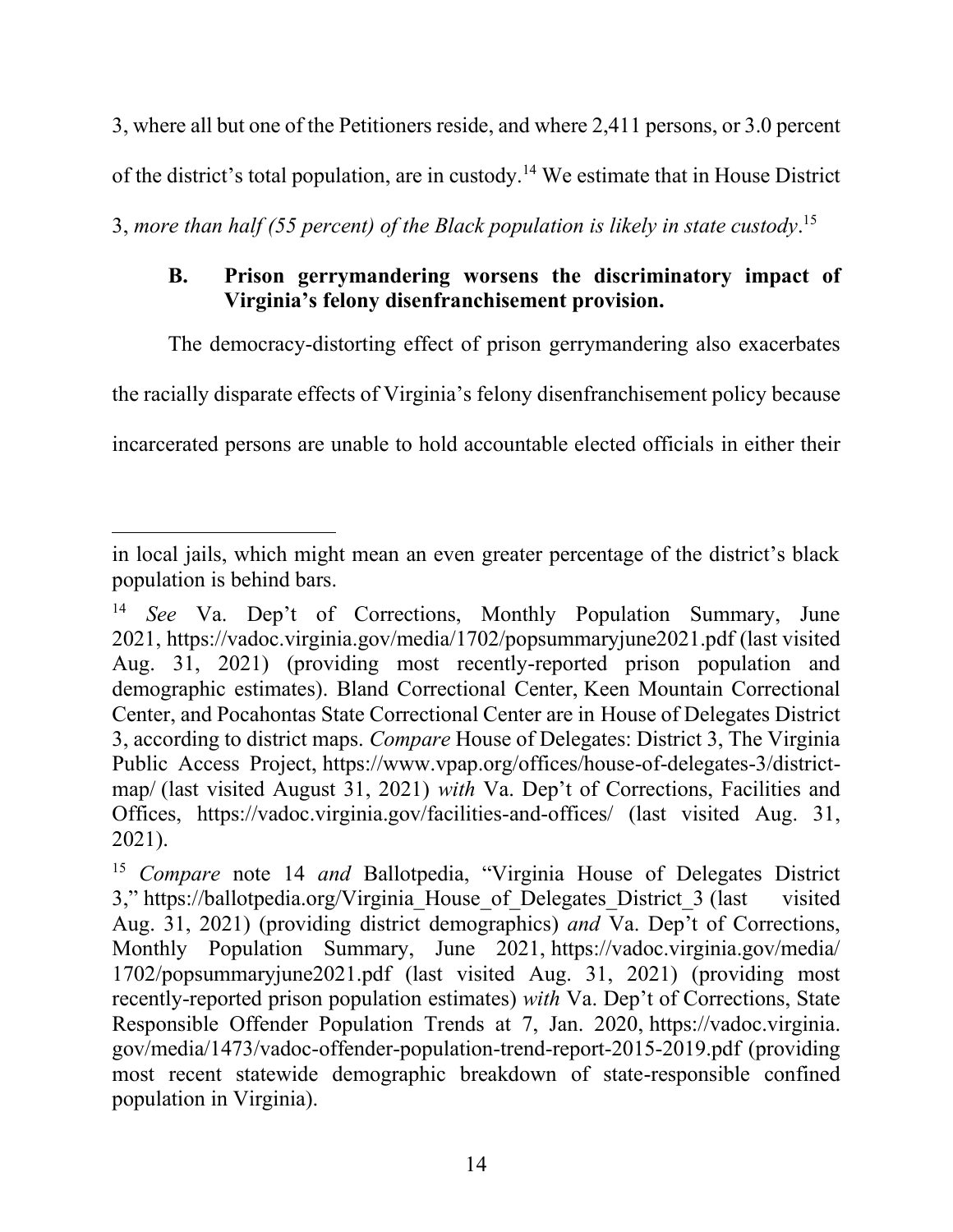prison districts or the communities from which they hail. Virginia is one of seven states in the country where more than one in seven Black individuals is disenfranchised—more than twice the national average.<sup>16</sup> As the U.S. Supreme Court has noted, "[t]o the extent that a citizen's right to vote is debased, he is that much less a citizen." *Reynolds*, 377 U.S. at 567. Prison gerrymandering compounds the harm inflicted by felony disenfranchisement on Black communities in Virginia. Voters living in districts that opted to build prisons benefit from the increased voting strength that comes from having additional, disenfranchised persons—who lack any connection to the community and whose interests are often antithetical to their own—counted as "residents" of their districts. But rather than just punishing the person convicted of a felony, prison gerrymandering harms the communities from which these individuals come by diluting their votes. For every Black Virginian locked up and allocated for representation purposes in predominantly white communities like Pound, Grayson County, or Chatham, Black communities in places

<sup>16</sup> *See* Chris Uggen, et al., *Locked Out 2020: Estimates of People Denied Voting Rights Due to a Felony Conviction*, The Sentencing Project, Oct. 30, 2020, https://www.sentencingproject.org/publications/locked-out-2020-estimates-ofpeople-denied-voting-rights-due-to-a-felony-conviction/.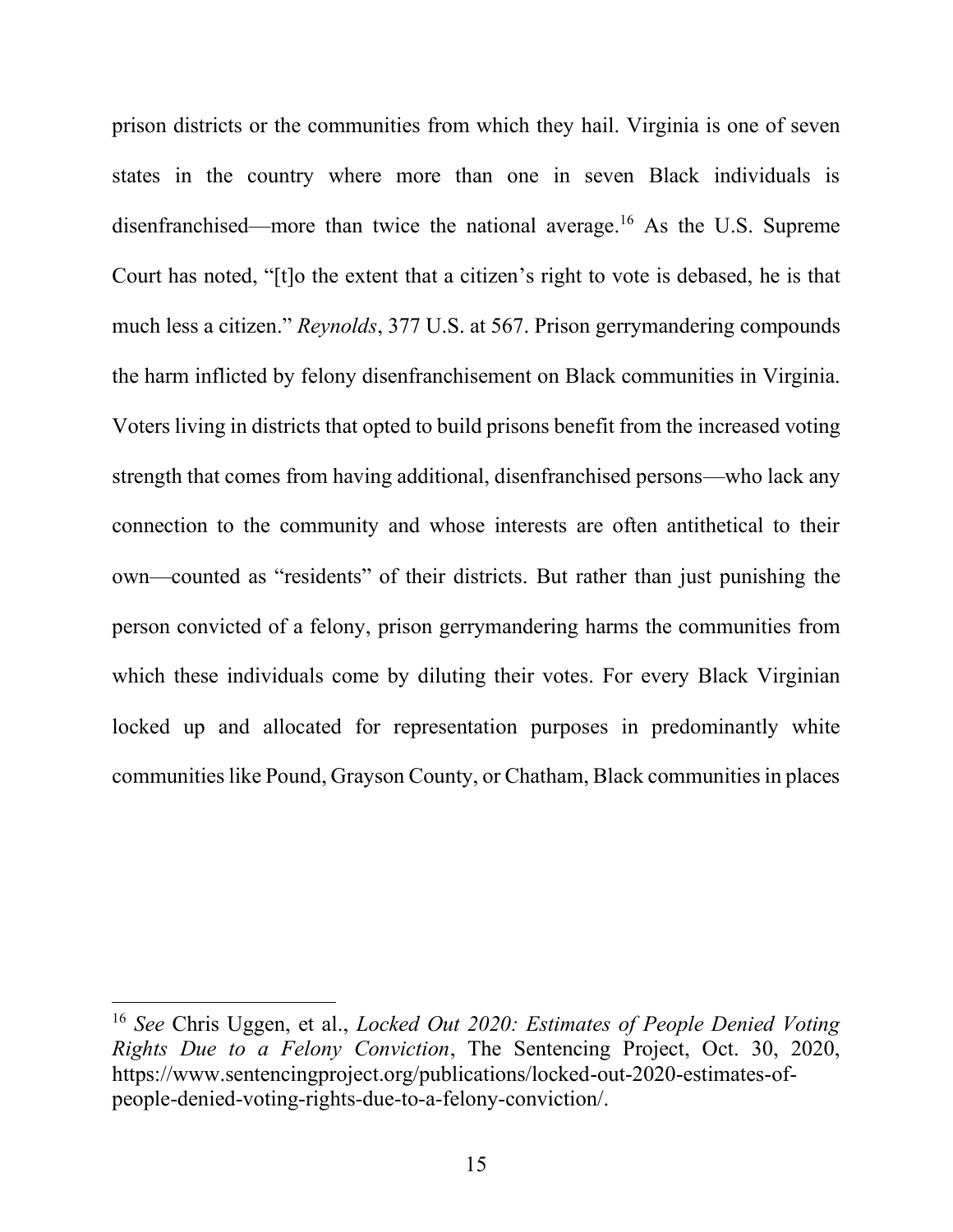like Richmond, Portsmouth, and Hampton lose influence in local and state government. 17

Further, the elected representatives from prison districts are beholden not to incarcerated people or their families—who cannot vote for them and generally live elsewhere in the Commonwealth—but to the correctional officials and employees whose livelihood depends on the continued existence of the prisons and the disenfranchised prisoner populations who inflate their political strength. Indeed, this is the very basis of Petitioners' claims—counting individuals in their home communities rather than at the carceral facilities in their districts will "depriv[e] them and the Southwest region of political power. . . ." Pet. Br. 7. Because people incarcerated for a felony conviction remain disenfranchised in Virginia, the practice distorts "the basic principle of representative government [that] the weight of a citizen's vote cannot be made to depend on where he lives." *Reynolds v. Sims*, 377 U.S. 533, 567 (1964). But seeking to maintain unfounded power on the backs of individuals who have no voice in their election relies on a false foundation. As the U.S. Supreme Court has explained, determining the "usual residence" of an individual for purposes of allocating political power has historically called for considering "more than mere physical presence, and has been used broadly enough

<sup>17</sup> *See* Va. Public Access Project, *End of "Prison Gerrymandering" Saps Rural Virginia* (Apr. 14, 2021), https://www.vpap.org/visuals/visual/transfer-clout-ruralto-urban/.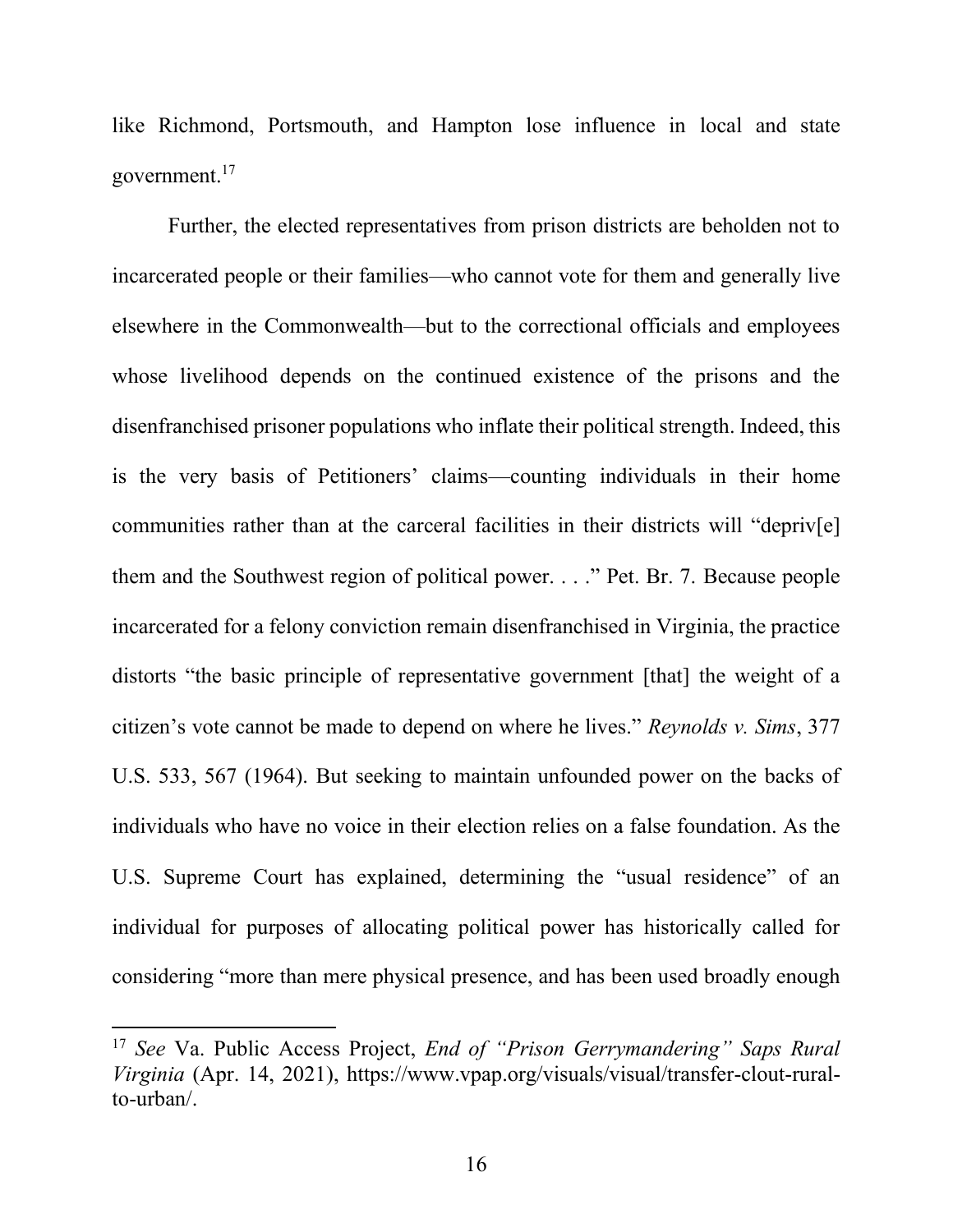to include some element of allegiance or enduring tie to a place." *Franklin*, 505 U.S. at 804.

If Virginians convicted of felonies maintained their right to vote, prison gerrymandering would still harm Black communities by depriving those areas of political power by counting their disproportionately high percentage of incarcerated residents elsewhere. But those incarcerated individuals would at least have the ability to have a say in who represents them in that region of the state, and therefore, the elected representatives of prison districts would have a measure of accountability towards them. But due to Virginia's felony disenfranchisement rule, persons incarcerated for a felony lack any "representational nexus" to their representatives. *Calvin*, 172 F. Supp. 3d at 1310. Meanwhile, voters living in districts that opted to build prisons benefit from the increased voting strength that comes from having additional, disenfranchised persons—who lack any connection to the community and whose interests are often antithetical to their own—counted as "residents" of their districts. As one federal court held in striking down prison gerrymandering in a Florida county

If the representative can't make decisions that meaningfully affect *me*; if the representative can't act as *my* ombudsperson because the governing body to which she belongs can't do anything for *me*; if *I'm* not receiving services from the governing body—under these circumstances, there's no representational nexus [*i.e.* meaningful representation] between the representative and me.

*Id.*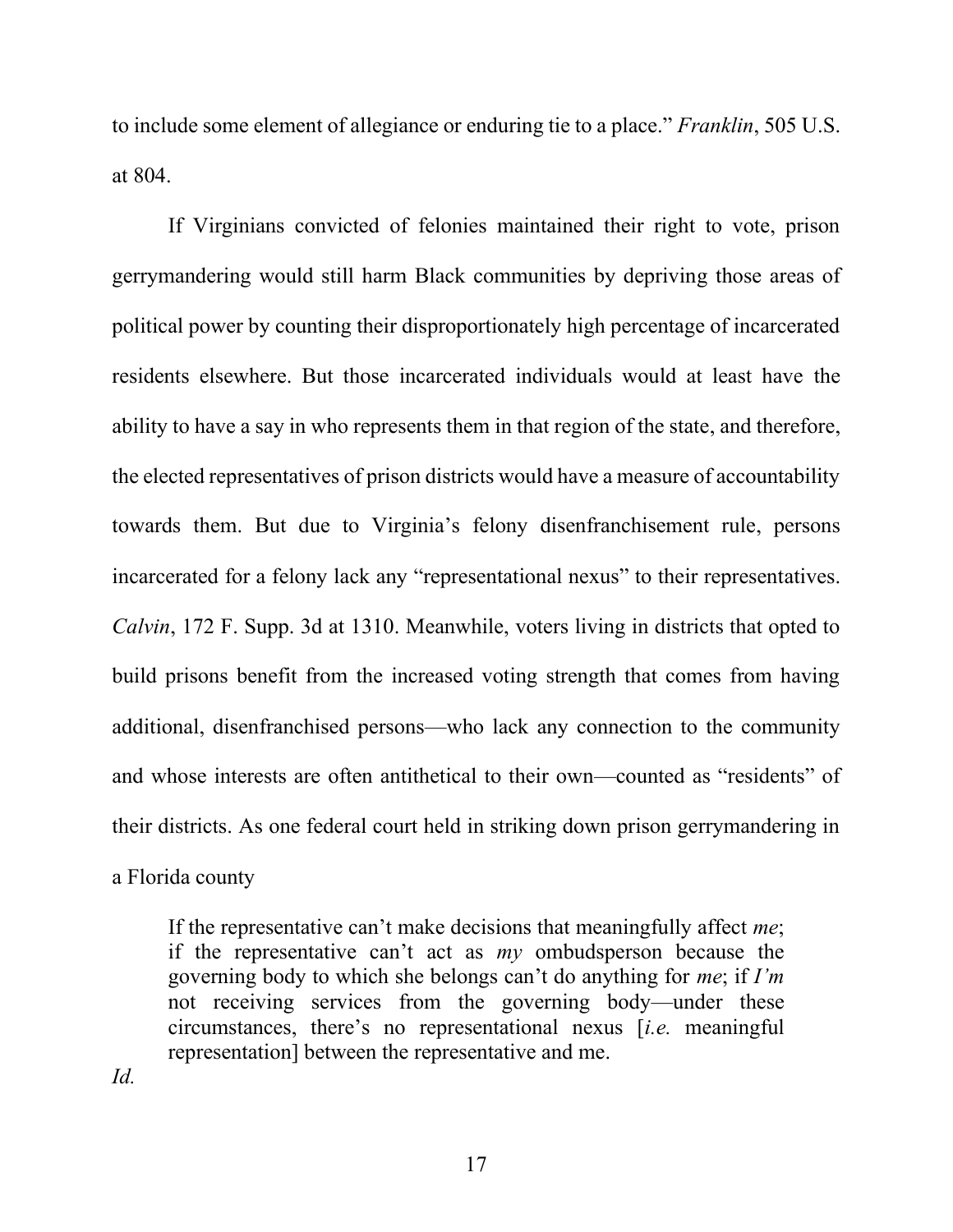Therefore, not only are Black communities deprived of representational equality through prison gerrymandering, but a disproportionate number of incarcerated Black Virginians are deprived of any real representation by the confluence of felony disenfranchisement and prison gerrymandering.

## **C. Counting incarcerated people in their home communities promotes racial fairness by helping counteract the discriminatory impact of prison gerrymandering and preventing racial vote dilution.**

The Anti-Prison Gerrymandering Provision provides a new source of state law that promotes racial and ethnic fairness in districting, just as the 2020 Amendment contemplated. *See* Va. Const. art. II, § 6 (requiring districts "be drawn in accordance with the requirements of federal and *state laws* that address racial and ethnic fairness") (emphasis added). By properly allocating incarcerated individuals to their home communities—places where they lived, worked, and had neighbors, family, and associates who are more likely to represent their interests—rather than to the communities in which they happen to be imprisoned and to which they have no ties, the State protects Black communities' right to fair representation rather than ceding their political power to communities across the state.

As discussed, an analysis by the Virginia Public Access Project shows that the Anti-Prison Gerrymandering Provision results in roughly 20,000 people being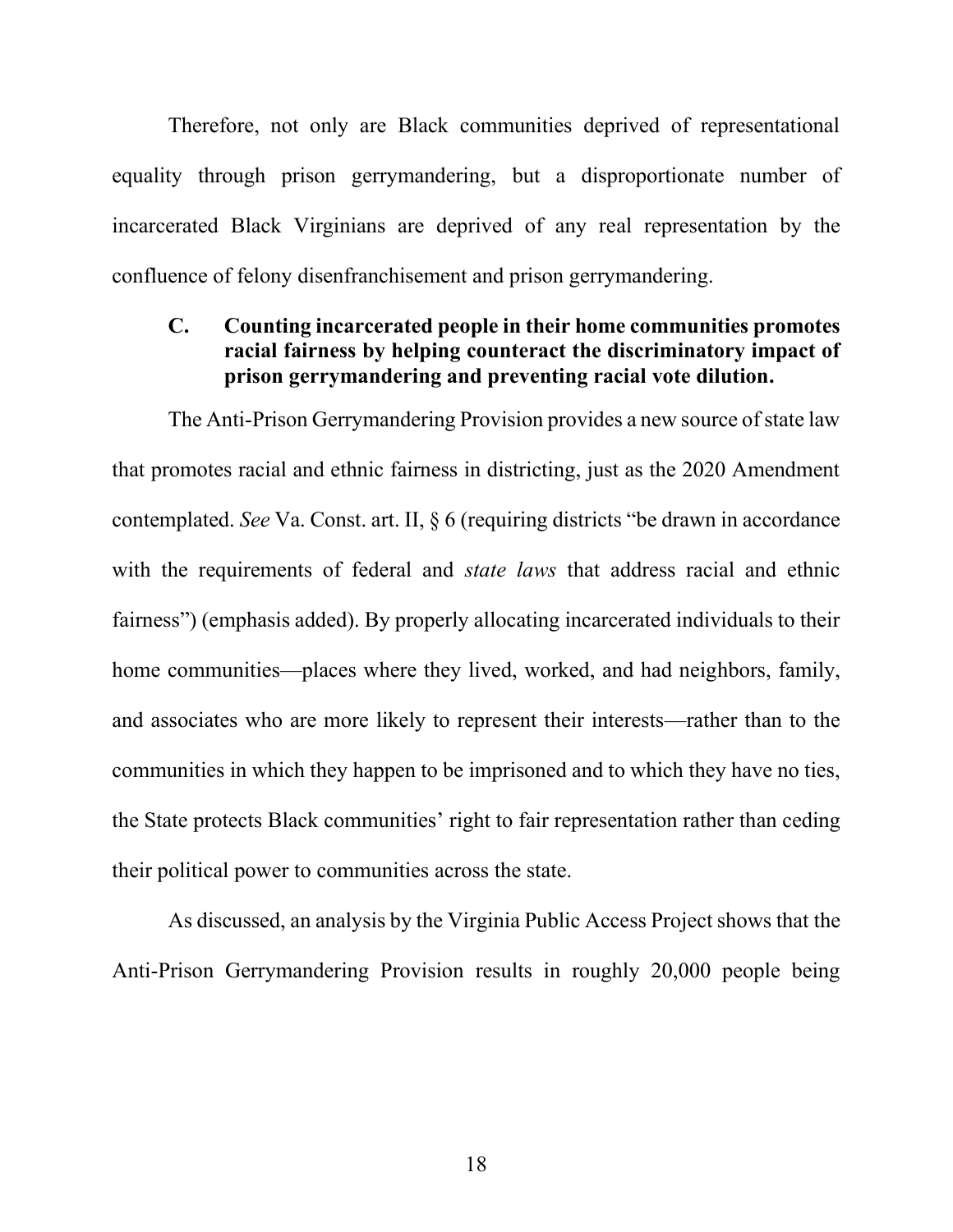reallocated from rural parts of the state to urban or suburban parts of the state.<sup>18</sup> For example, over 750 individuals will be allocated to their home communities within the majority-Black City of Petersburg, and away from the predominantly white, rural areas of the state where they are incarcerated.<sup>19</sup> This makes up more than 2% of the city's population and may make up an even greater percentage of certain districts in the city.<sup>20</sup> This allocation will help provide more equal representation to the residents of Petersburg and thus promotes the goal of racial or ethnic fairness. It does so by ending the distortive practice of depriving "urban communities of color, whose members are disproportionately represented in the incarcerated population,"<sup>21</sup> of power by recognizing that incarcerated individuals maintain their ties to home and cannot be fairly represented by the counties in which they are incarcerated.<sup>22</sup>

While the Anti-Prison Gerrymandering Provision does not explicitly mention "racial or ethnic fairness," this fact should carry little weight in light of the evidence.

<sup>18</sup> *See* Va. Public Access Project, *End of "Prison Gerrymandering" Saps Rural Virginia*, (Apr. 14, 2021), https://www.vpap.org/visuals/visual/transfer-clout-ruralto-urban/.

<sup>19</sup> *Id.*

<sup>20</sup> *See supra* note 7.

<sup>21</sup> Ho, *supra* note 1, at 356.

<sup>22</sup> *See, e.g.*, Julie A. Ebenstein, *The Geography of Mass Incarceration: Prison Gerrymandering and the Dilution of Prisoners' Political Representation*, 45 Fordham Urb. L.J. 323, 369–70 (2018) ("Prisons allow for only a limited connection between people incarcerated and the residents of the community surrounding the prison and few opportunities to politically engage.").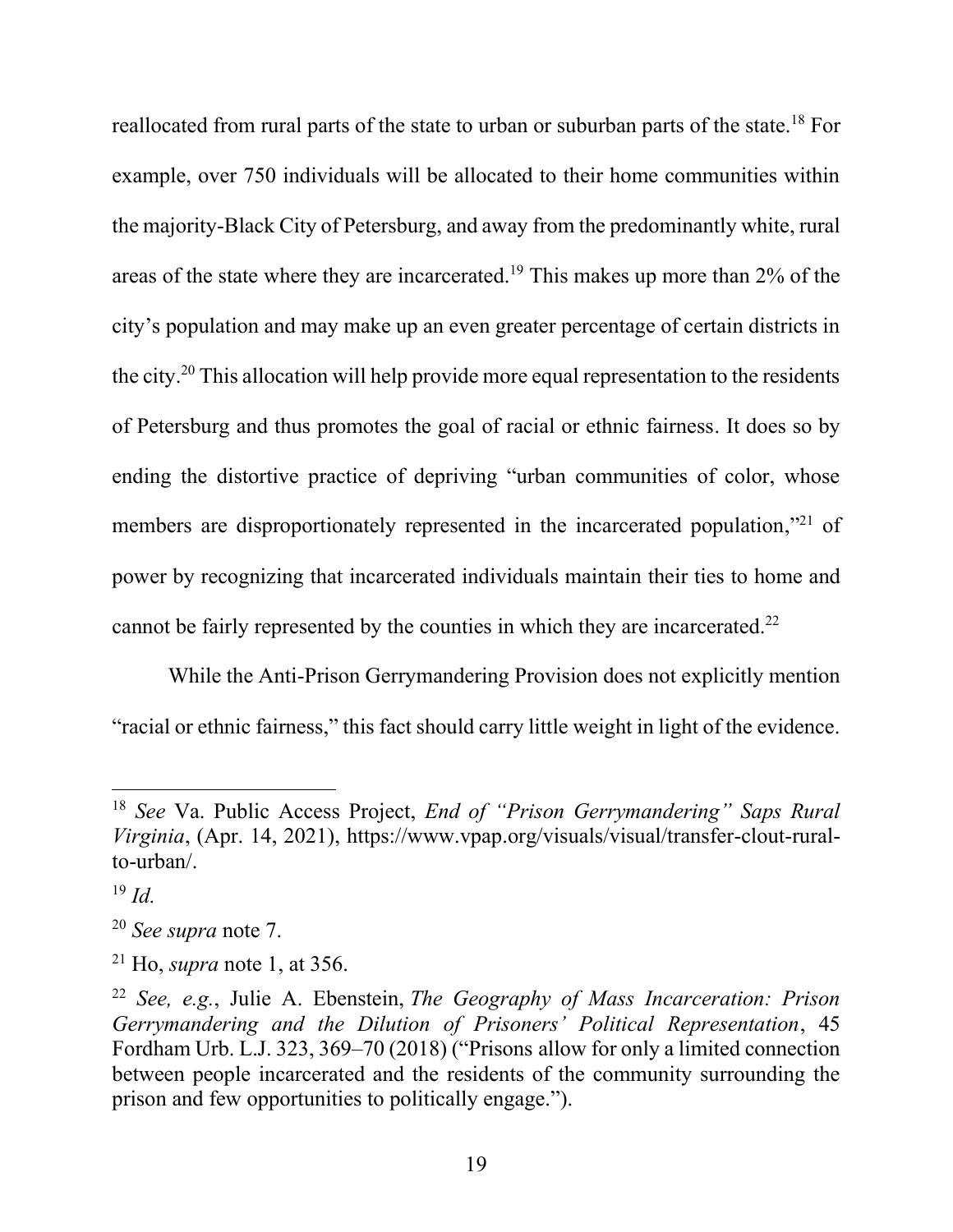Of course, neither the Twenty-Fourth Amendment of the U.S. Constitution that outlawed the poll tax, nor even the Equal Protection Clause of the Fourteenth Amendment explicitly mentions racial fairness or even race, yet few would doubt that these provisions were enacted to address ongoing racial discrimination.

The data does not lie. Prison gerrymandering has exacted an unfair representational toll on Black communities in Virginia, compounded by felony disenfranchisement. The Anti-Prison Gerrymandering Provision provides a source of state law that promotes racial fairness by seeking to remedy that representational gap. Rather than conflicting with the Virginia Constitution, it promotes the goals of the 2020 Amendment.

## **II. The Anti-Prison Gerrymandering Provision and Other Statutory Criteria Do Not Conflict with the Constitution's Redistricting Criteria Regardless of the Racial & Ethnic Fairness Command.**

Even if this Court declines to find that the Anti-Prison Gerrymandering Provision affirmatively promotes racial and ethnic fairness, it should nonetheless decline to strike it and the remaining Statutory Factors down as unconstitutional. This Court has long held that "the General Assembly has the authority to enact any statute which is not prohibited by the Constitution; that the presumption is in favor of the validity of the statute; and that the burden of showing that it contravenes the Constitution is upon those who aver that it does." *Blake v. Marshall*, 152 Va. 616, 625 (1929). In considering whether a statute conflicts with the Constitution,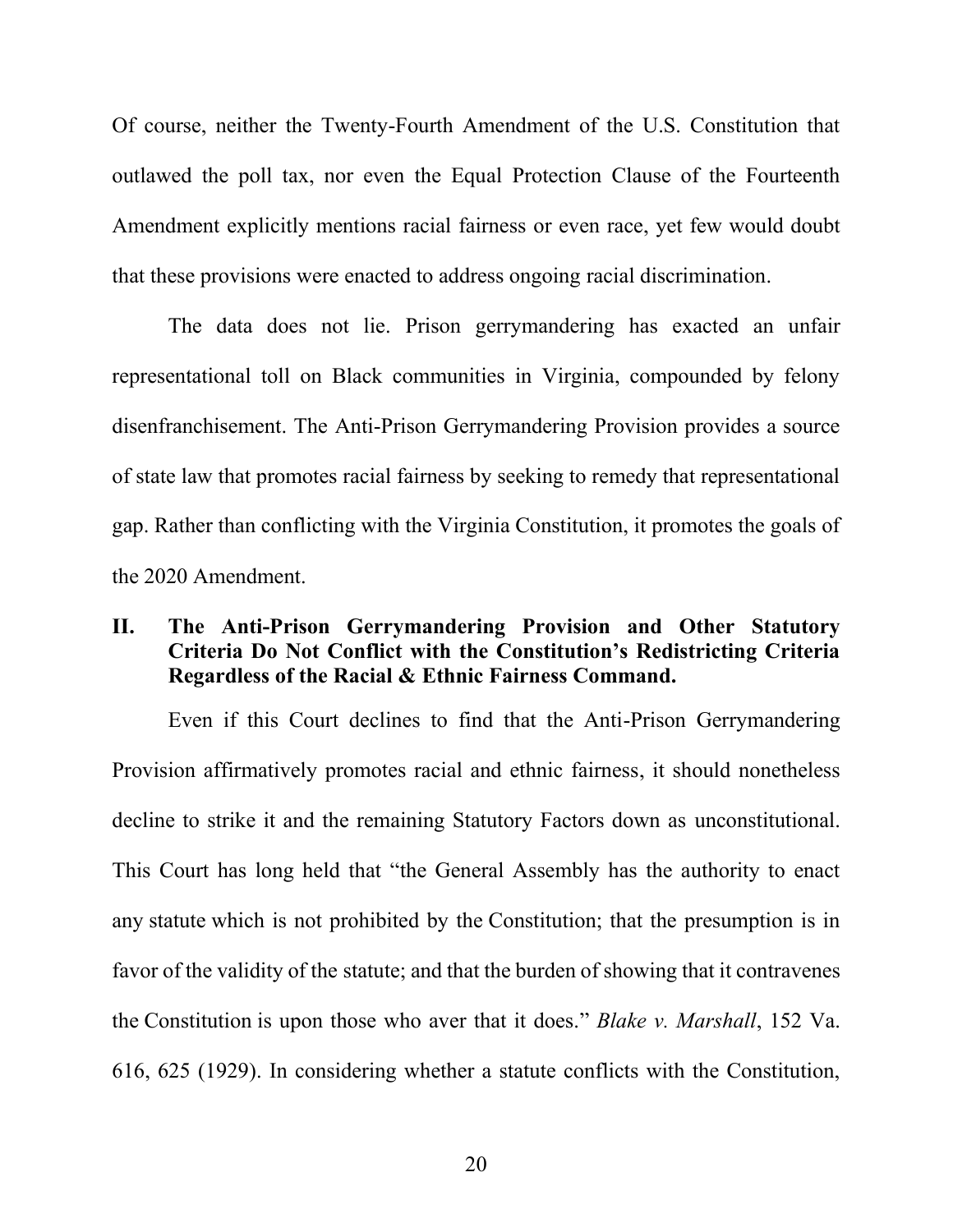"courts have a duty when construing a statute to avoid any conflict." *Commonwealth v. Doe*, 278 Va. 223, 229 (2009). Reading the Anti-Prison Gerrymandering Provision and the other Statutory Factors to conflict with the Constitutional Criteria would require an implausible construction that would not track with ordinary statutory interpretation principles.

The Anti-Prison Gerrymandering Provision concerns where to *allocate the population base* for districting, not how to *divide* the state into districts. In other words, the rule concerns how to determine the "usual residence" of Virginians, a concept that "can mean more than mere physical presence" and often means having an "enduring tie to a place." *Franklin*, 505 U.S. at 804. As such, the provision affects the data the Commission receives from the Census Bureau. By contrast, and as Petitioners admit, the 2020 Constitutional Amendment created the Commission "for the purpose of establishing districts," Va. Const. art. II,  $\S$  6-A(a), and provided criteria for how to draw the districts. Va. Const. art. II, § 6. Because the Anti-Prison Gerrymandering Provision does not concern who draws the districts or how they are drawn, even if the Court did not find it promotes racial fairness, it should read the provision not to conflict with the Constitution. *See Doe*, 278 Va. at 229.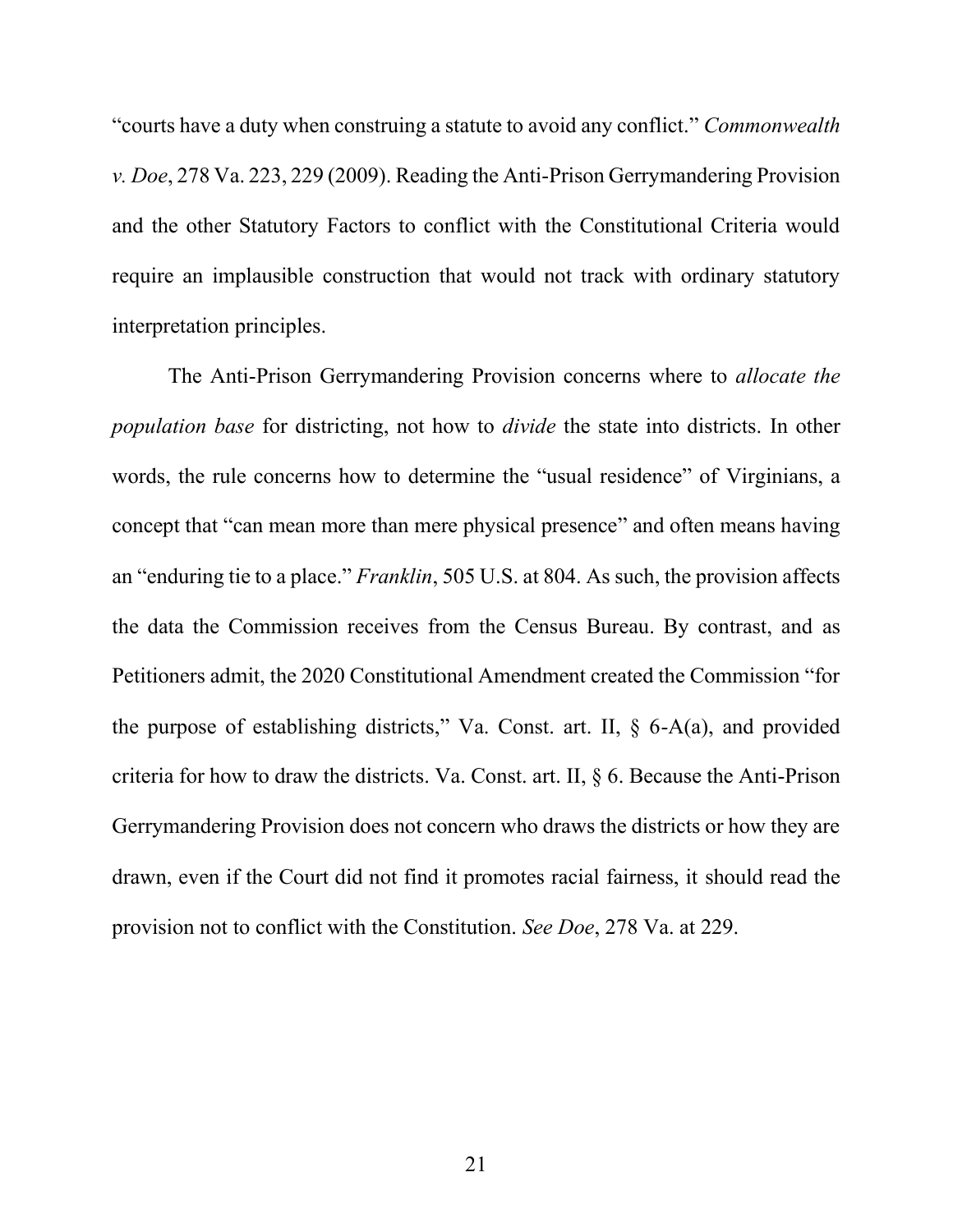Beyond the Anti-Prison Gerrymandering Provision, the other Statutory Criteria clarify rather than conflict with the Constitutional Criteria. Petitioners admit that most of the Statutory Criteria merely "duplicate" the criteria. Pet. Br. 5–6. Other than the Anti-Prison Gerrymandering Provision, the only provisions they contend conflict with the Constitutional criteria are that districts not harm a "racial or language minority group" through denying or abridging the right "to participate in the political process and to elect representatives of their choice," and that they be drawn "to give racial and language minorities an equal opportunity to participate in the political process and shall not dilute or diminish their ability to elect candidates of choice." *Id.* at 24 (citing Va. Code Ann. §§ 24.2-304.04(3), (4)). But these provisions refer to principles set out in Section 2 of the federal Voting Rights Act of 1965, 52 U.S.C. § 10301—a law that the Virginia Constitution expressly calls for the Commission to follow in drawing districts. *See* Va. Const. art. II, § 6.

Petitioners criticize only two parts of these provisions as extending beyond the VRA, but neither criticism has merit.

First, Petitioners criticize language that refers to a minority group having the "ability to elect candidates of choice either alone *or in coalition with others*." Pet. Br. 24 (citing Va. Code Ann. § 24.2-304.04(4)). The U.S. Supreme Court, however,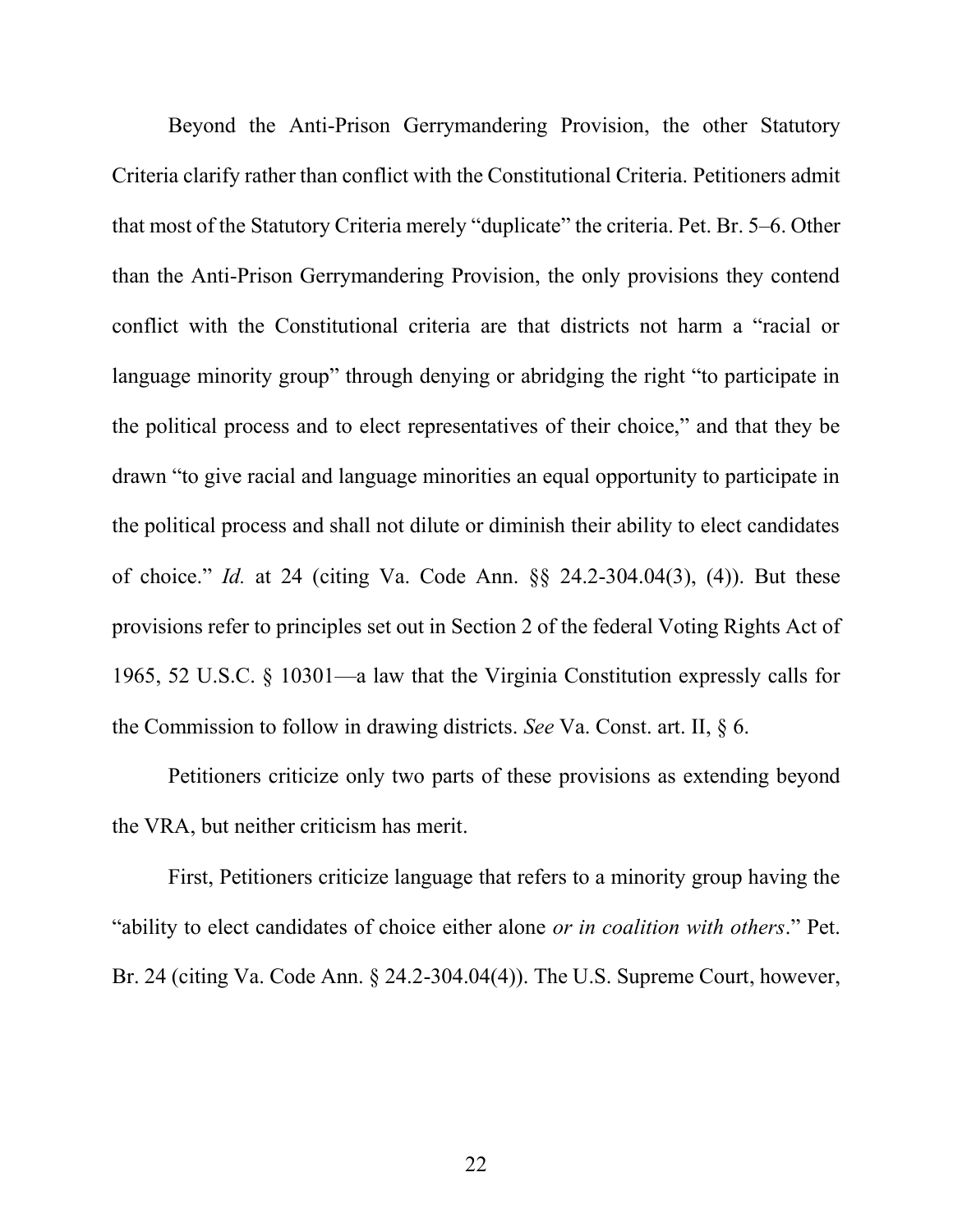has never rejected minority "coalition district" claims under the VRA, and some federal courts have explicitly endorsed such claims. *See, e.g.*, *Bridgeport Coal. for Fair Representation v. City of Bridgeport*, 26 F.3d 280, 281 (2d Cir. 1994); *Concerned Citizens of Hardee Cnty. v. Hardee Cnty. Bd. of Comm'rs*, 906 F.2d 524, 526 (11th Cir. 1990).

Second, Petitioners argue that the vote-dilution standard differs from the VRA in that it refers to members of a minority group being "dispersed into districts in which they constitute an ineffective minority of voters or are concentrated into districts where they constitute an excessive majority." Pet. Br. 24. Although the VRA itself does not contain this precise language, this text refers to the practices of "cracking" minority voters across districts and "packing" them into districts processes that the U.S. Supreme Court has recognized are relevant in evaluating vote-dilution claims. *See, e.g., Voinovich v. Quilter*, 507 U.S. 146, 153 (1993) (explaining that "the usual device for diluting minority voting power is the manipulation of district lines" which can include "[d]ividing the minority group among various districts so that it is a majority in none may prevent the group from electing its candidate of choice" and/or "concentrat[ing] [] minority voters within a district").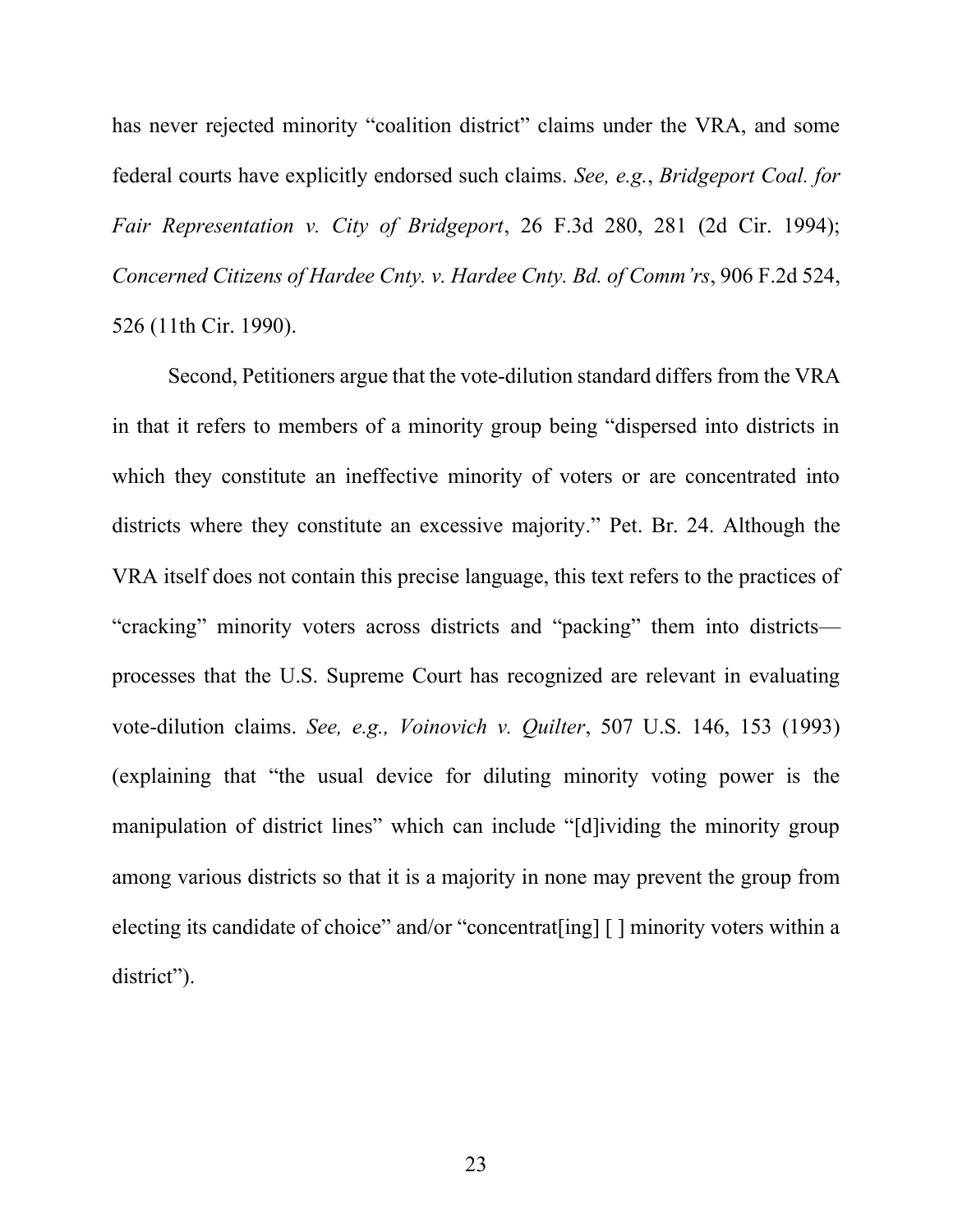Neither the Anti-Prison Gerrymandering Provision nor the other Statutory Criteria conflict with Article 2, Section 6 of the Virginia Constitution. Reading them to do so would defy both common sense and statutory interpretation principles.

## **III. Allocating Virginia's Incarcerated Population to their Home Residences Rather Than Prisons Accords with Constitutional Principles Including One-Person, One-Vote.**

In contending that the Anti-Prison Gerrymandering Statute violates Article II, Section 6's equal population mandates and the U.S. Constitution's "one-person, onevote principle," Petitioners turn these principles on their heads. In doing so, they also ignore the multiple courts that have rejected this very argument, the U.S. Census Bureau's own allowance of allocating incarcerated individuals to their home addresses, and the Commonwealth's own history.<sup>23</sup>

Neither the Virginia Constitution nor the U.S. Constitution's One-Person, One-Vote principle concerns whether a state makes alterations to Census data as the starting point for its population base. Rather, these provisions involve the concept of

<sup>&</sup>lt;sup>23</sup> The Court should also summarily reject Petitioners' argument that the Anti-Prison Gerrymandering Provision violates Article I, Section 11 of the Virginia Constitution. Petitioners admit Section 11 is "no broader" than that of the U.S. Constitution's equal protection requirement, Pet. Br. at 21, and the U.S. Supreme Court has held a racial discrimination claim brought under this principle requires proof of discriminatory intent. *Vill. of Arlington Heights v. Metro. Hous. Dev. Corp.*, 429 U.S. 252, 265 (1977) ("Proof of racially discriminatory intent or purpose is required to show a violation of the Equal Protection Clause."). Because Petitioners do not even allege, let alone provide any evidence, that the provision or any of the Statutory Criteria were enacted with a discriminatory purpose, their claim cannot stand.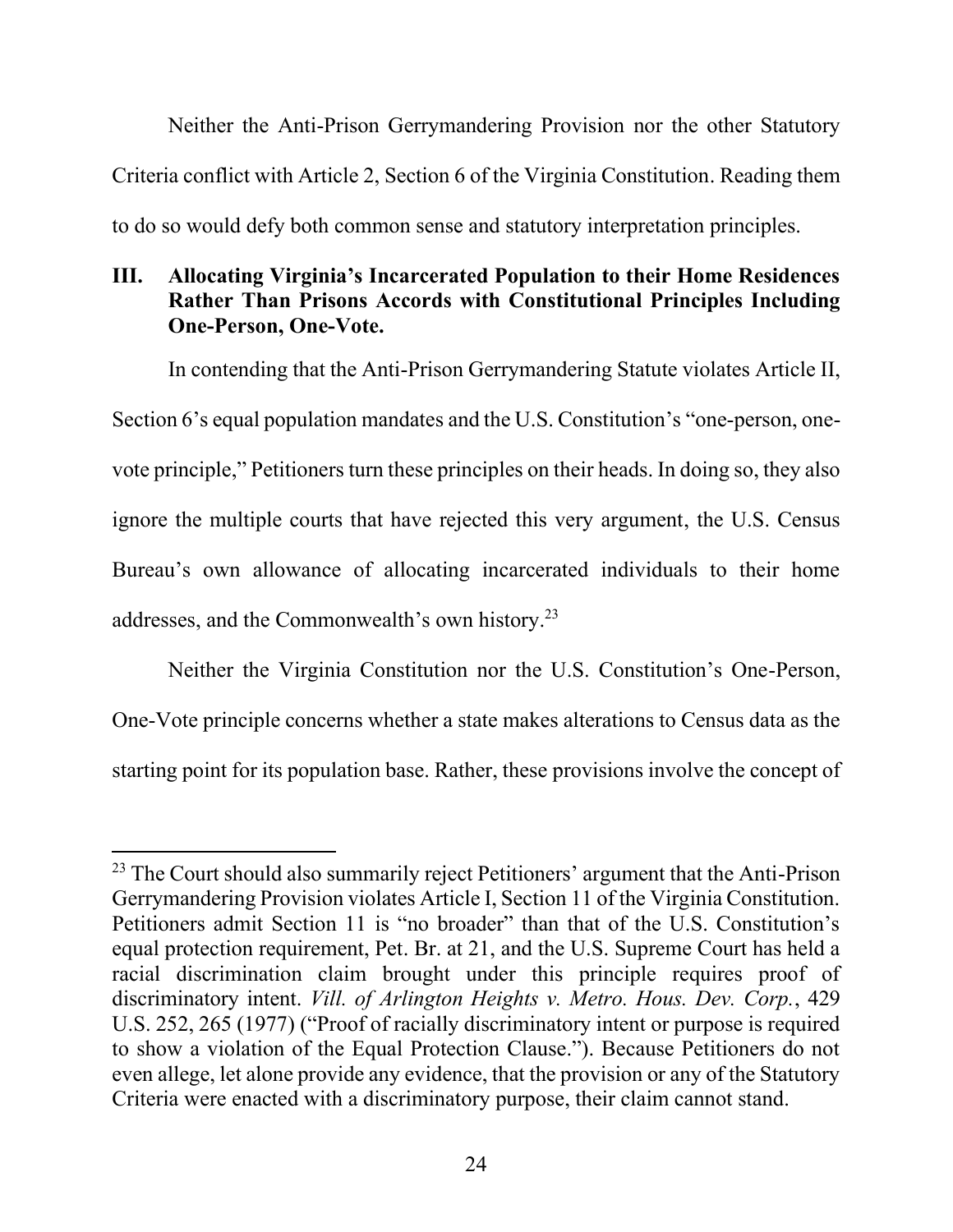representational equality—the idea of "[e]qual representation for equal numbers of people . . . a principle designed to prevent debasement of voting power and diminution of access to elected representatives." *Kirkpatrick*, 394 U.S. at 531. In other words, once the population base is determined, districts should be drawn to reflect roughly equal population numbers in each district. Petitioners have not alleged, however, that the Redistricting Commission intends to draw districts of substantially unequal size. Rather, their disagreement lies with the policy choice of the Virginia General Assembly to allocate incarcerated Virginians to their home communities rather than their prison location. Their issue is not one of equal population per districts but how to allocate the population base jurisdictions must equalize. *See Evenwel v. Abbott*, 136 S. Ct. 1120, 1124 (2016) (recognizing the distinction between "the permissibility of deviating from perfect population equality" and "the population base jurisdictions must equalize"). Courts have consistently rejected that this argument gives rise to a one-person, one-vote violation, and rightfully so.

States are required to use the best data available to them in drawing districts of roughly equal population, but this does not mean they must "use only the unadjusted census figures." *City of Detroit v. Franklin*, 4 F.3d 1367, 1374 (6th Cir. 1993); *see also Senate of State of Cal. v. Mosbacher*, 968 F.2d 974, 979 (9th Cir. 1992) ("If the State knows that the census data is underrepresentative, it can, and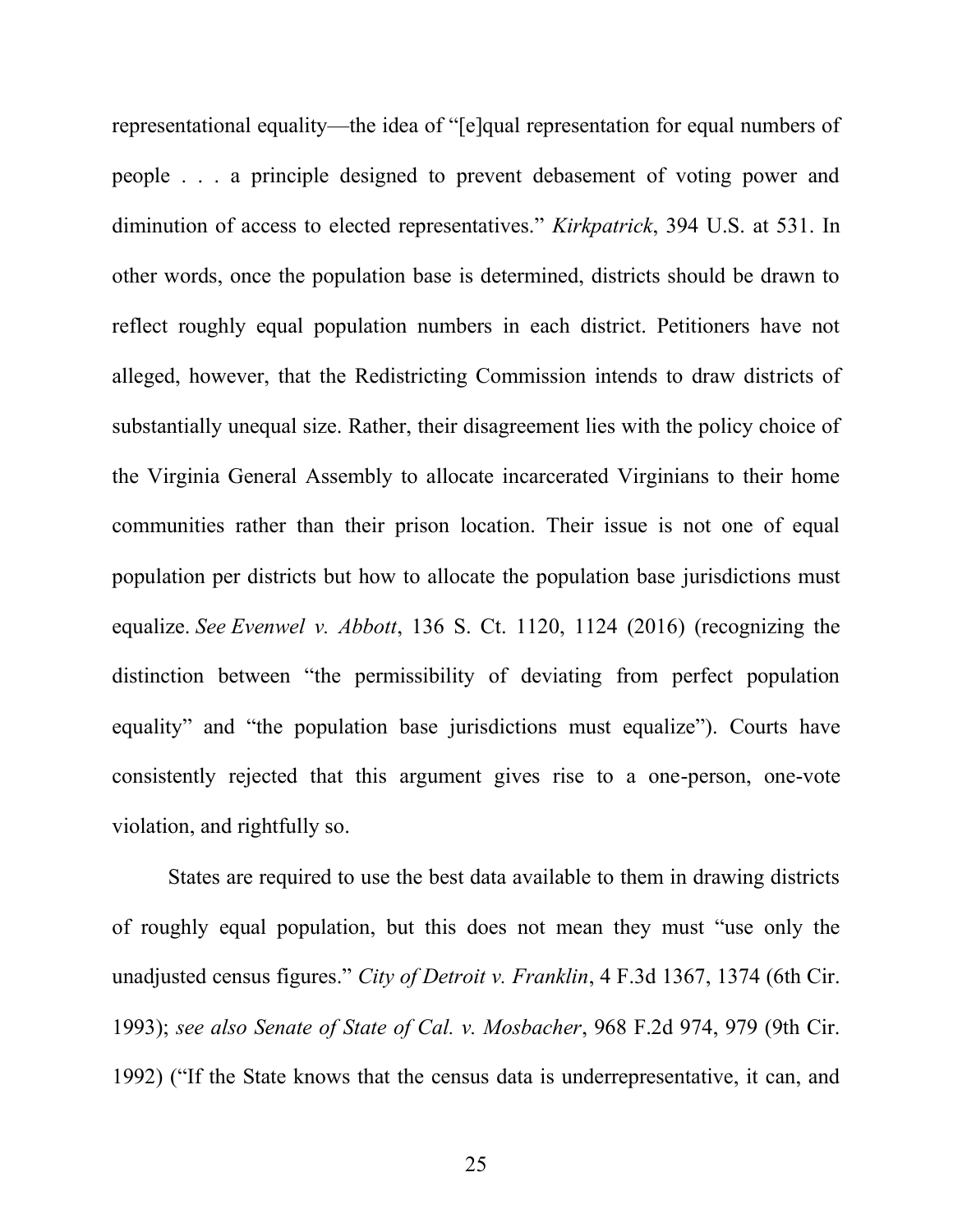should, utilize noncensus data in addition to the official count in its redistricting process."). Rather, courts have repeatedly permitted states to adjust census figures in the redistricting population base if they do so in a principled, rational, nondiscriminatory manner. This includes adjustments to account for the home location of incarcerated residents. Indeed, the Census Bureau has created a process to assist states "in their goals of reallocating their own prisoner population counts." Final 2020 Census Residence Criteria and Residence Situations, 83 FR 5525, 5528 (Feb. 8, 2018).

For example, in a decision summarily affirmed by the U.S. Supreme Court, a federal district court in Maryland rejected the precise argument made by Petitioners here—that the reallocation of the state's incarcerated population for redistricting purposes violated the one-person, one-vote principle. *Fletcher*, 831 F. Supp. 2d 887. In doing so, it explained that "a State may choose to adjust the census data, so long as those adjustments are thoroughly documented and applied in a nonarbitrary fashion and they otherwise do not violate the Constitution." *Id.* at 894–95. Similarly, the Oklahoma Supreme Court rejected the same argument against a citizen initiative petition seeking to eliminate prison gerrymandering because eliminating the practice was a "rational basis for correcting any representational equality issues" and the adjustment of census data would be conducted "in a systematic way." *In re Initiative Petition No. 426,* 465 P.3d at 1255. A New York state court rejected the same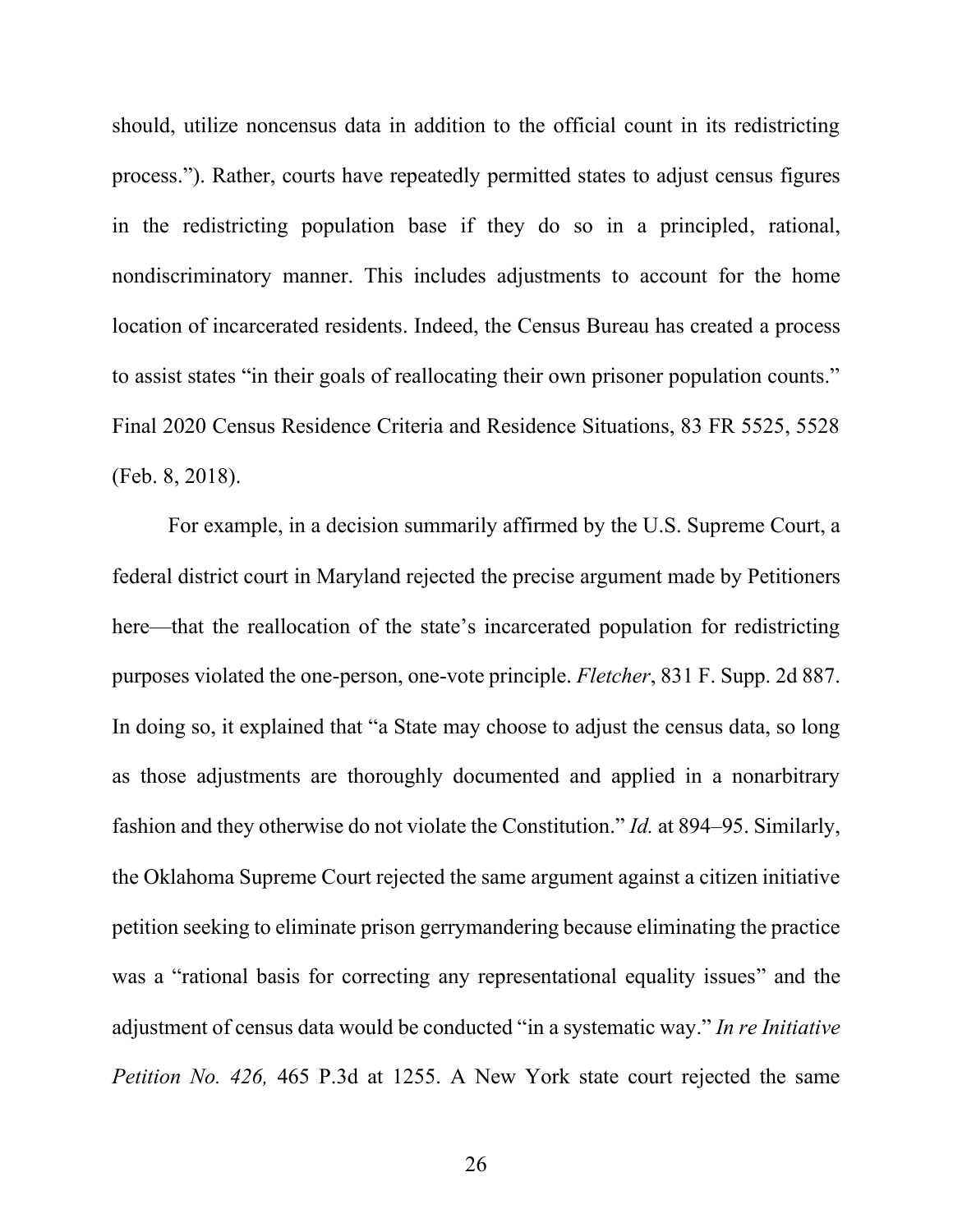argument as well, explaining that the plaintiffs there did not establish how eliminating prison gerrymandering had "any impact on [the] mandate to create legislative districts which are 'substantially equal in population.'" Decision and Order at 8, *Little v. N.Y. Legislative Task Force on Demographic Research & Reapportionment*, No. 2310-2011 (N.Y. Sup. Ct. Dec. 1, 2011). 24

Not only have courts consistently rejected the argument that anti-prison gerrymandering reforms violate equal population principles, but at least one has held that not remedying prison gerrymandering violates the U.S. Constitution. In *Calvin*, the Plaintiffs charged that the districts of a Florida county commission violated the one-person, one-vote principle where incarcerated individuals who were mostly from outside of the county made up a substantial amount of the population of one district. 172 F. Supp. 3d at 1292. The court agreed, holding that treating incarcerated individuals who mostly hail from outside the county the same as other county residents for the districting population base violated equal protection. *Id.* at 1326. It explained that the scheme "[made] no sense under any theory of one person, one vote, and indeed under any theory of representative democracy" *id.*, largely because the incarcerated individuals "are isolated from the surrounding community" and "lack a meaningful representational nexus" with the county's representatives, *id.* at 1321.

<sup>&</sup>lt;sup>24</sup> Available at https://www.prisonersofthecensus.org/little/Decision and Order. pdf.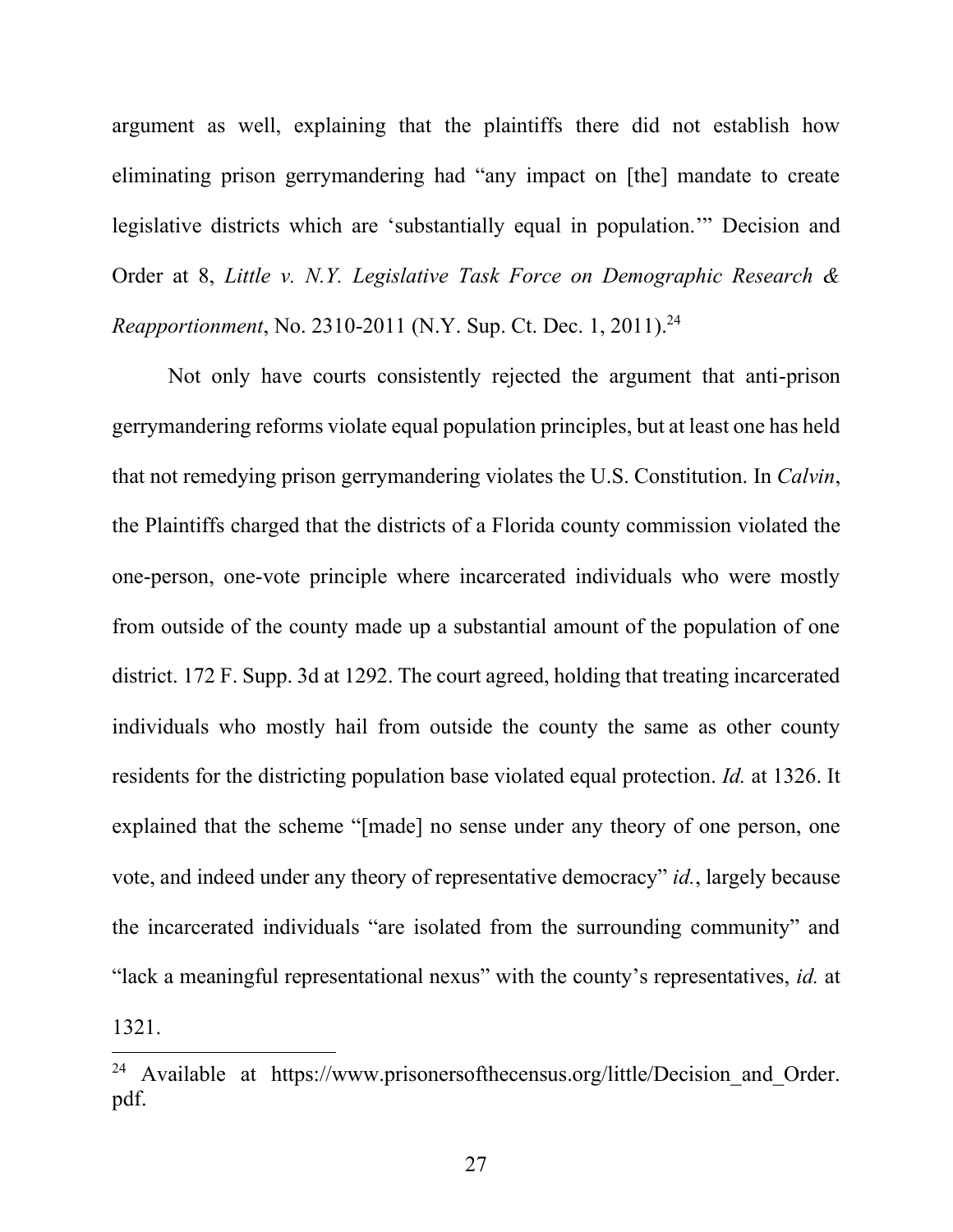The General Assembly has also long recognized the permissibility of reallocating prison populations even though it did not mandate doing so across the state until 2020. Beginning in 2002, Virginia allowed but not did not require jurisdictions to exclude prison populations if they exceeded 12 percent of the jurisdiction's total population, *see* Va. Code Ann. § 24.2-304.1(C) (2002), and beginning in 2013, it removed the 12 percent threshold, Va. Code Ann. § 24.2- 304.1(C) (2013).

Finally, the Court should reject the offensive argument that Petitioners are "entitled to receive" political representation for "bear[ing] all of the responsibility to care for the people in their prisons." Pet. Br. 23. For one, the Anti-Prison Gerrymandering Provision reallocates incarcerated people in the context of districting. It says nothing to indicate, nor do Petitioners contend, that it alters the population base for federal and state funding allocations. And while "incarcerated persons undoubtedly have an effect on some local services—for example, utilities like electricity and water—these sorts of financial considerations are accounted for in the cost of operating a prison" and "incarcerated persons cannot in fact utilize the same array of services as ordinary non-voting residents" like "parks, schools, libraries, and highways."<sup>25</sup>

<sup>25</sup> Ho, *supra* note 1, at 374–75.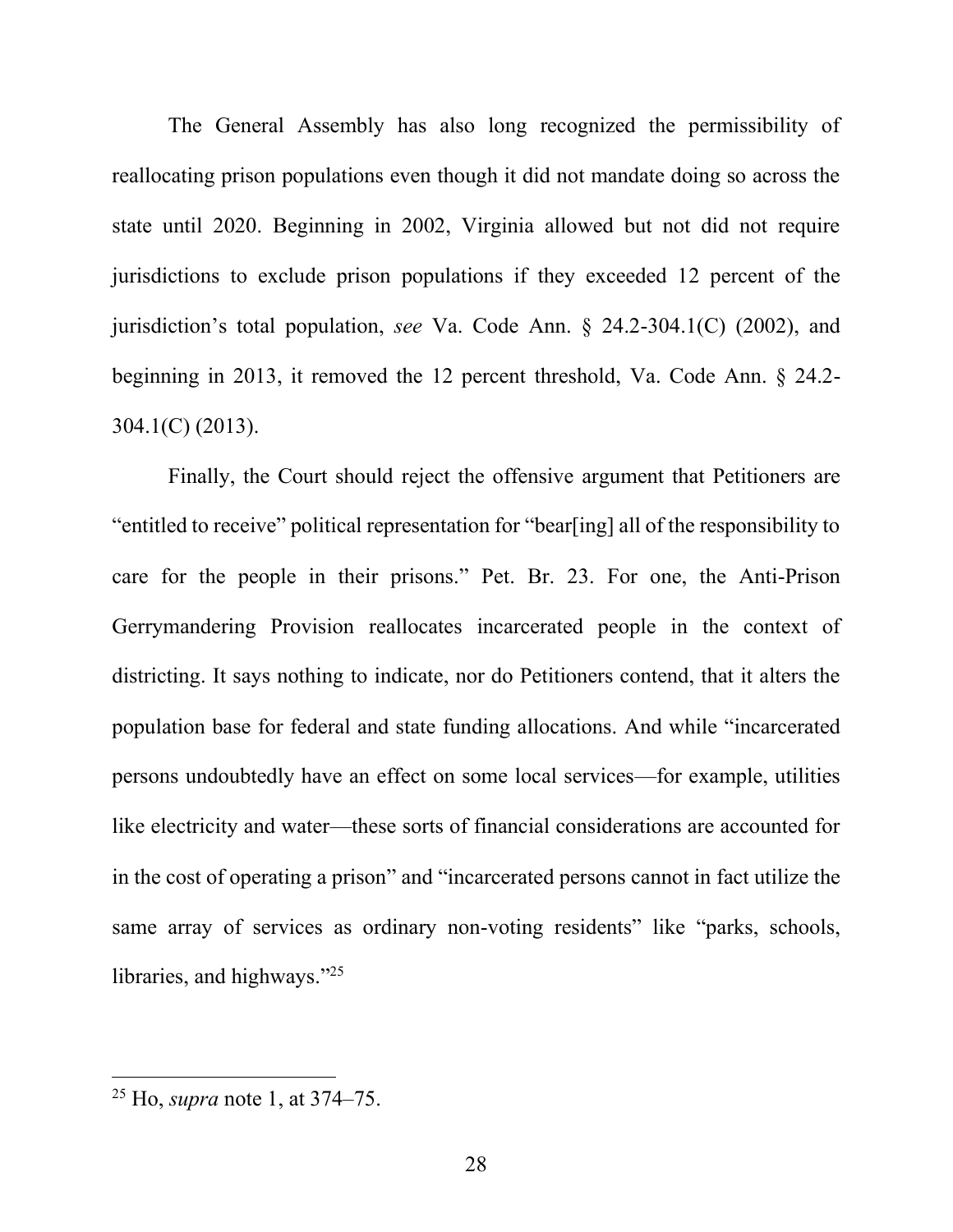Regardless, the implication that incarcerated Virginians are a drain on the communities in which they are imprisoned belies the reality that many of the rural communities in which they are located lobbied for them and for the funding and jobs that come with them.<sup>26</sup> In fact, some have referred to prison gerrymandering as a contemporary version of the Three-Fifths Compromise, whereby enslaved individuals in the South were not entitled to representation but were nonetheless used to increase political power of slaveholding regions. As one commentator observed, "rural counties all over the United States are again padding their census figures with disenfranchised African-Americans" because it "provides a political and financial incentive for rural communities to host prisons."<sup>27</sup>

Petitioners have failed to show how the Anti-Prison Gerrymandering Statute or any of the Statutory Criteria conflict with the Virginia Constitution, let alone establish a "'clear right' to the relief sought." *Williams v. Matthews*, 248 Va. 277, 282 (1994).

<sup>26</sup> *See, e.g.*, Susan Kinzie, *New Virginia Prison Sits Empty, at a Cost of More Than \$700,000 a Year*, Wash. Post, May 30, 2011, https://www.washingtonpost.com/local/new-virginia-prison-sits-empty-at-a-costof-more-than-700000-a-year/2011/05/25/AGXZqwEH\_story.html (describing community support in Grayson County for building a new prison and the local state representative seeking funding to staff the prison).

<sup>27</sup> Andrew Marantz, *The Five-Fifths Clause: How We Count, and Use, Our Prisoners*, Slate, Nov. 6, 2006, https://slate.com/news-and-politics/2006/11/howwe-count-and-use-our-prisoners.html.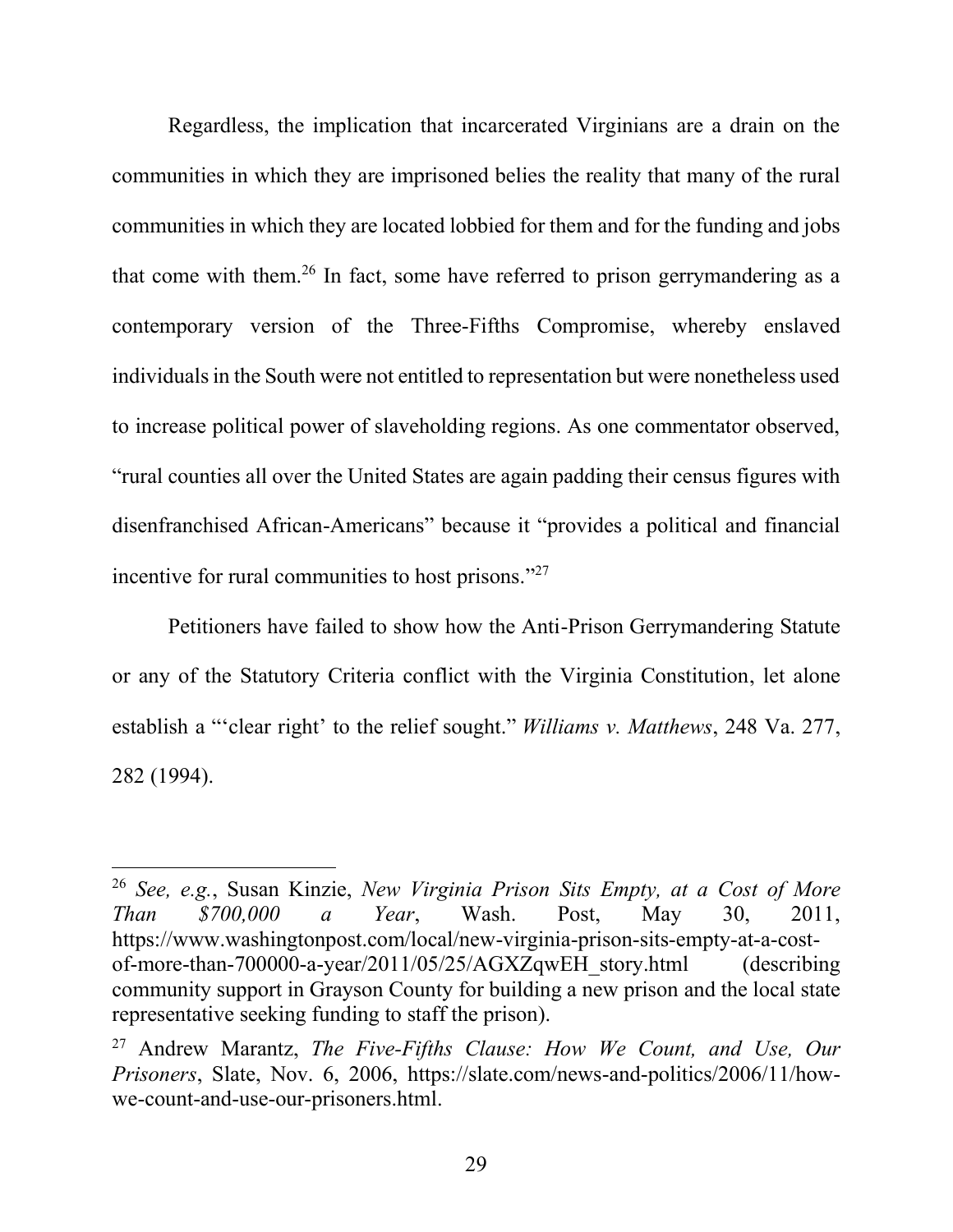#### **CONCLUSION**

Petitioners raise no actionable claim, let alone demonstrate a clear right to relief that would promote substantial justice. The Court should reject their misguided and untimely petition.

Dated: September 1, 2021 Respectfully submitted,

 $\frac{1}{2}$ 

Vishal Agraharkar (VSB #93265) Eden Heilman (VSB #93554) AMERICAN CIVIL LIBERTIES UNION FOUNDATION OF AMERICA. 701 E. Franklin Street, Suite 1412 Richmond, Virginia 23219 Phone: (804) 523-2151 Fax: (804) 649-2733 vagraharkar@acluva.org eheilman@acluva.org

Davin M. Rosborough  $(VSB # 85935)$ Samantha Osaki\* Sophia Lin Lakin\* AMERICAN CIVIL LIBERTIES UNION FOUNDATION 125 Broad Street, 18th Floor New York, NY 10004 Tel.: (212) 549-2500 drosborough@aclu.org sosaki@aclu.org slakin@aclu.org

*Attorneys for Amici*

\* Application for admission *pro hac vice* forthcoming